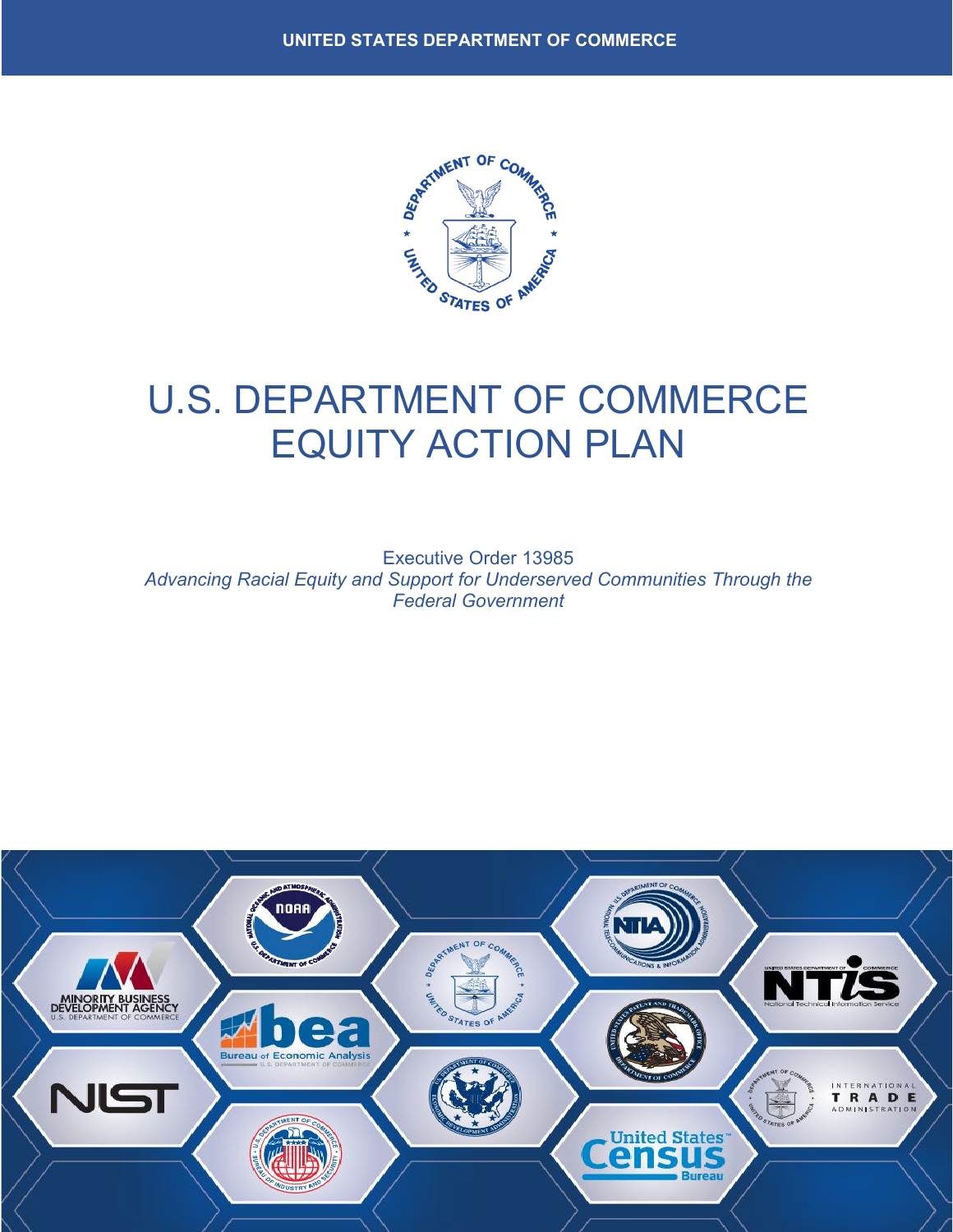#### **U.S. Department of Commerce**

# **Executive Order 13985 Advancing Racial Equity and Support for Underserved Communities Through the Federal Government**

# **Cabinet-Level Equity Action Plan**

# **Submitted to the Domestic Policy Council and Office of Management and Budget**

*Executive Order 13985, Advancing Racial Equity and Support for Underserved Communities Through the Federal Government was introduced on January 20, 2021. As a first action item in support of this executive order, Department of Commerce submitted the "Department of Commerce 200-Day Assessment Report" on August 9, 2021 – which was met with department-specific and general feedback from the Office of Management and Budget on September 22, 2021.*

*This document, per Executive Order 13985, contains the Department of Commerce Equity Action Plan to meaningfully address the barriers and opportunities identified through the cabinet-level agency's equity assessment, which includes action items at the subcomponent level. This document will be used to help set public expectations and promote accountability as the agency develops its longer-term equity implementation strategy.* 

*Department of Commerce Subcomponent Bureaus*

*U.S. Census Bureau National Technical Information Service Office of the Undersecretary for Economic Affairs U.S. Patent and Trademark Office International Trade Administration Office of the Secretary Minority Business Development Agency*

*Bureau of Economic Analysis National Institute of Standards and Technology Bureau of Industry and Security National Oceanic and Atmospheric Administration Economic Development Administration National Telecommunications and Information Administration*

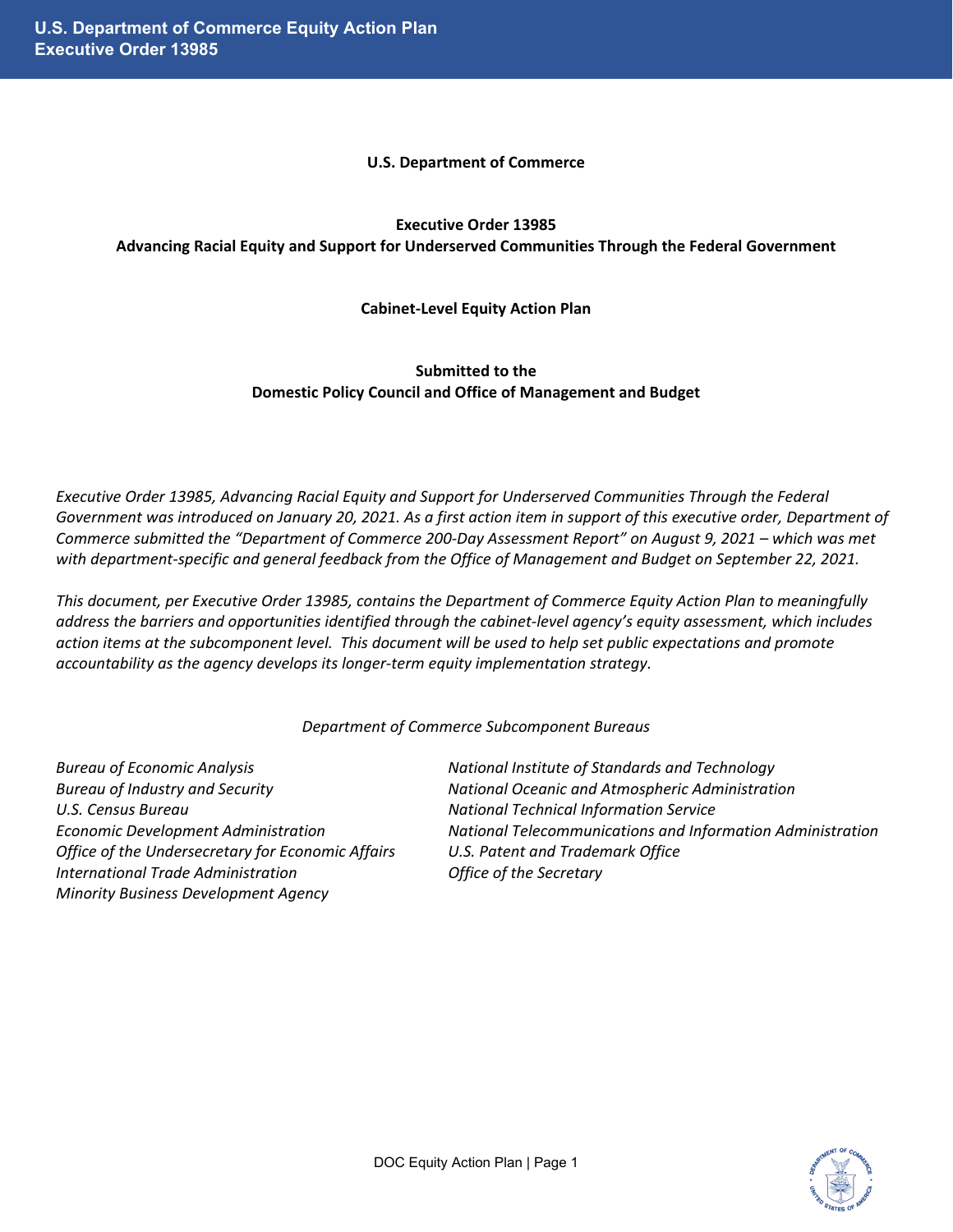#### **EXECUTIVE SUMMARY:**

The U.S. Department of Commerce (DOC or Department) plays a critical role in driving U.S. competitiveness. The Department has long declared that its mission is "to create the conditions for economic growth and opportunity." In the FY 22-FY26 *Department of Commerce Strategic Plan,* DOC Secretary Gina Raimondo commits the Department to a new mission statement: "to create the conditions for economic growth and opportunity *for all communities*." The addition acknowledges that global competitiveness and sustained economic growth require that all communities have an opportunity to participate in the  $21<sup>st</sup>$  Century economy. In short, inclusive growth is good economics. We fail to meet our full potential as a nation unless we harness the talents and strengths of all parts of the country, including women, people of color, and others who are too often left behind.

In pursuit of the new mission, the Department will drive both external-facing efforts to empower underserved communities in the economy and internal efforts to build a diverse, equitable, inclusive, and accessible organization.

The following plan focuses on the Department's commitments to *Advancing Racial Equity and Support for Underserved Communities through the Federal Government*, as directed by Executive Order (EO) 13985. The EO called for federal agencies to assess whether underserved communities face systemic barriers in equitably accessing services and develop a plan for addressing any barriers that were identified through an equity assessment.

The Department of Commerce has laid the foundation for programing and policies that will reach a larger and more diverse audience, and address key barriers to economic success for historically underserved communities. Department leadership is committed to incorporating equity into every stream of work. In this report, we highlight three broad goals. Using the range of Commerce tools, from economic development dollars, to export promotion and business counseling, to data and technology knowledge, the Department will:

- **Build innovation ecosystems in historically underserved communities**.
	- o *Equity Action #1: Close the digital divide:* Through the National Telecommunications and Information Administration (NTIA), the Department will lead the Administration's efforts to bring reliable, affordable, high speed internet access to all Americans. NTIA will measure success both in terms of access and adoption, ensuring the broadband investments effectively connect millions of underserved Americans to the innovation economy.
	- o *Equity Action #2: Ensure community development dollars advance racial equity and support underserved communities*: Through the American Rescue Plan (ARP), the Economic Development Administration (EDA) received funding commensurate with its ambitious goals – to transform communities across America – spurring job creation, entrepreneurship, and innovation. In this new chapter, EDA has explicitly prioritized equity, ensuring investment dollars reach communities of color and rural communities that have been historically underserved.
- **Grow businesses in underserved communities:** 
	- o *Equity Action # 3: Grow Minority Business Enterprises (MBE):* Through the Minority Business Development Agency (MBDA), authorized for the first time under the Infrastructure Investment and Jobs Act (IIJA), the Department of Commerce will support MBEs through technical assistance, access to capital, and access to contracts. MBDA will measure success by growth in revenue and employment of the MBEs served.

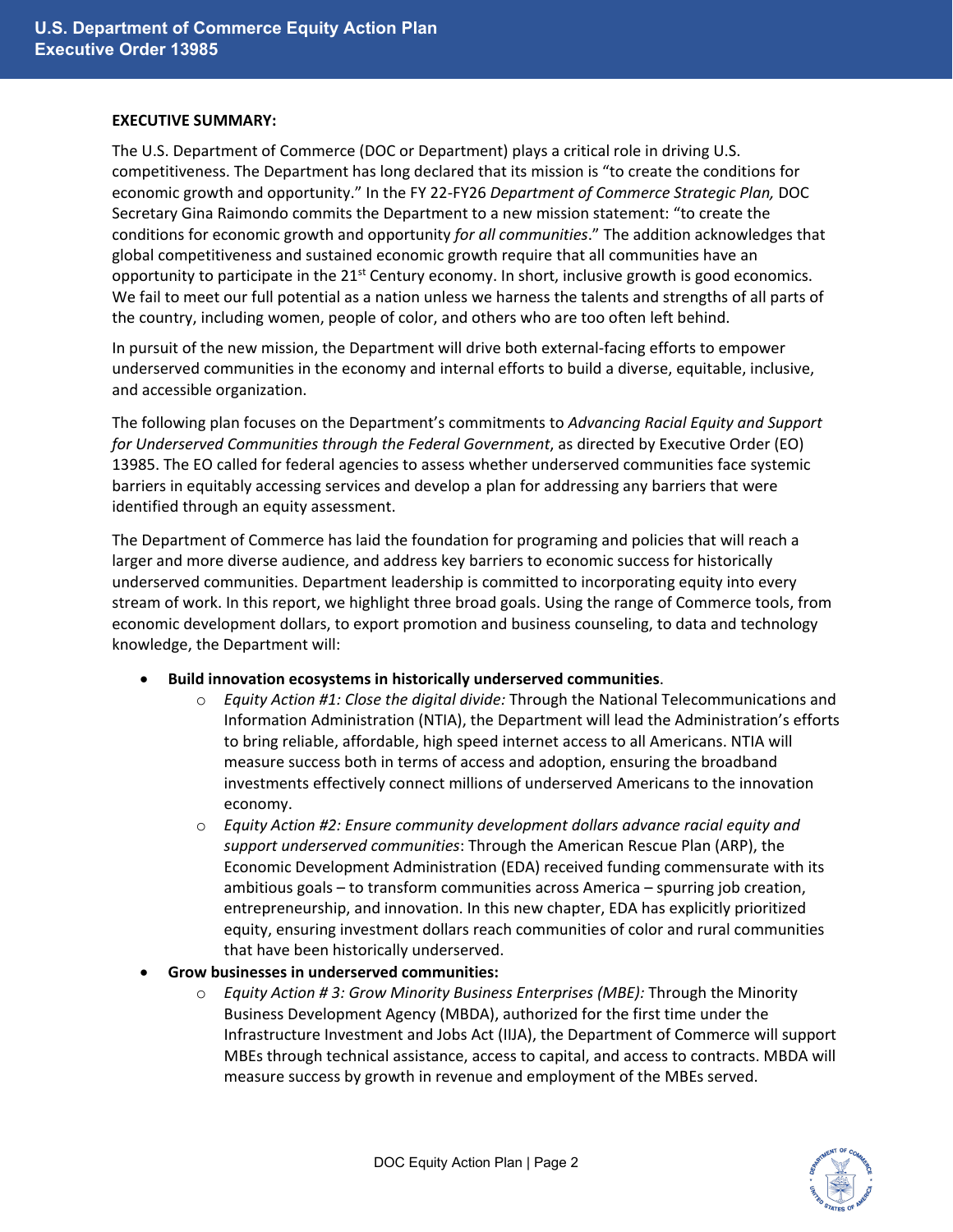- o *Equity Action #4: Strengthen small businesses in underserved communities by helping them be successful exporters:* Through the International Trade Administration (ITA), the Department will double the number of businesses that receive export support services, prioritizing those from historically underserved communities. Through this initiative, ITA will increase business resilience, growth, and employment.
- **Make Department of Commerce services, science, and data more accessible**
	- o *Equity Action #5: Increase access to the patent and trademark systems for inventors and entrepreneurs from historically underserved communities:* The U.S. Patent and Trademark Office (USPTO) will increase engagement, expand training and increase pro bono services in order to expand access to the U.S. patent system. Expanding opportunity for all entrepreneurs will increase support for new business growth and enhance domestic competitiveness.
	- o *Equity Action #6: Make Department of Commerce science and data more findable, accessible, and usable:* Underserved communities face significant barriers in accessing the Department's data and science programs. To ensure all communities benefit from these resources, the Department is engaged in both bureau-specific and crossdepartment efforts to engage new stakeholders and develop new tools.

#### **BACKGROUND:**

On January 20, 2021, the President issued EO 13985, *Advancing Racial Equity and Support for Underserved Communities Through the Federal Government*, calling for federal agencies to assess whether underserved communities face systemic barriers in equitably accessing services and develop a plan for addressing any barriers that were identified through an equity assessment. As a first action item in support of this executive order, DOC submitted the "Department of Commerce 200-Day Assessment Report" on August 9, 2021.

This assessment includes the following five pillars that are designed to guide the Department's commitment to creating a more equitable and inclusive economy:

- 1. **Investments:** Support minority entrepreneurs through technical assistance and access to capital to nurture their companies at critical stages of development and growth.
- 2. **Capabilities and Knowledge Sharing**: Develop tools and resources for minority entrepreneurs to successfully operate their companies.
- 3. **Opportunities**: Create funding, training, and technical assistance programs and establish partnerships so that underrepresented groups can contribute to the emerging technologies space.
- 4. **People**: Ensure people and families can thrive in their communities by realizing gains from their participation in the economy.
- 5. **Service Delivery**: Ensure department services are data-driven and strengthened to meet the needs of underrepresented groups.

As an immediate response to the assessment, the Department launched the DOC Diversity, Equity, Inclusion, and Accessibility Council (Council), also known as the DOC Equity Council, which is chaired by the Deputy Secretary and includes cross-bureau representation on the following committees:

- Accessibility
- Environmental Justice
- Gender
- LGBTQIA+

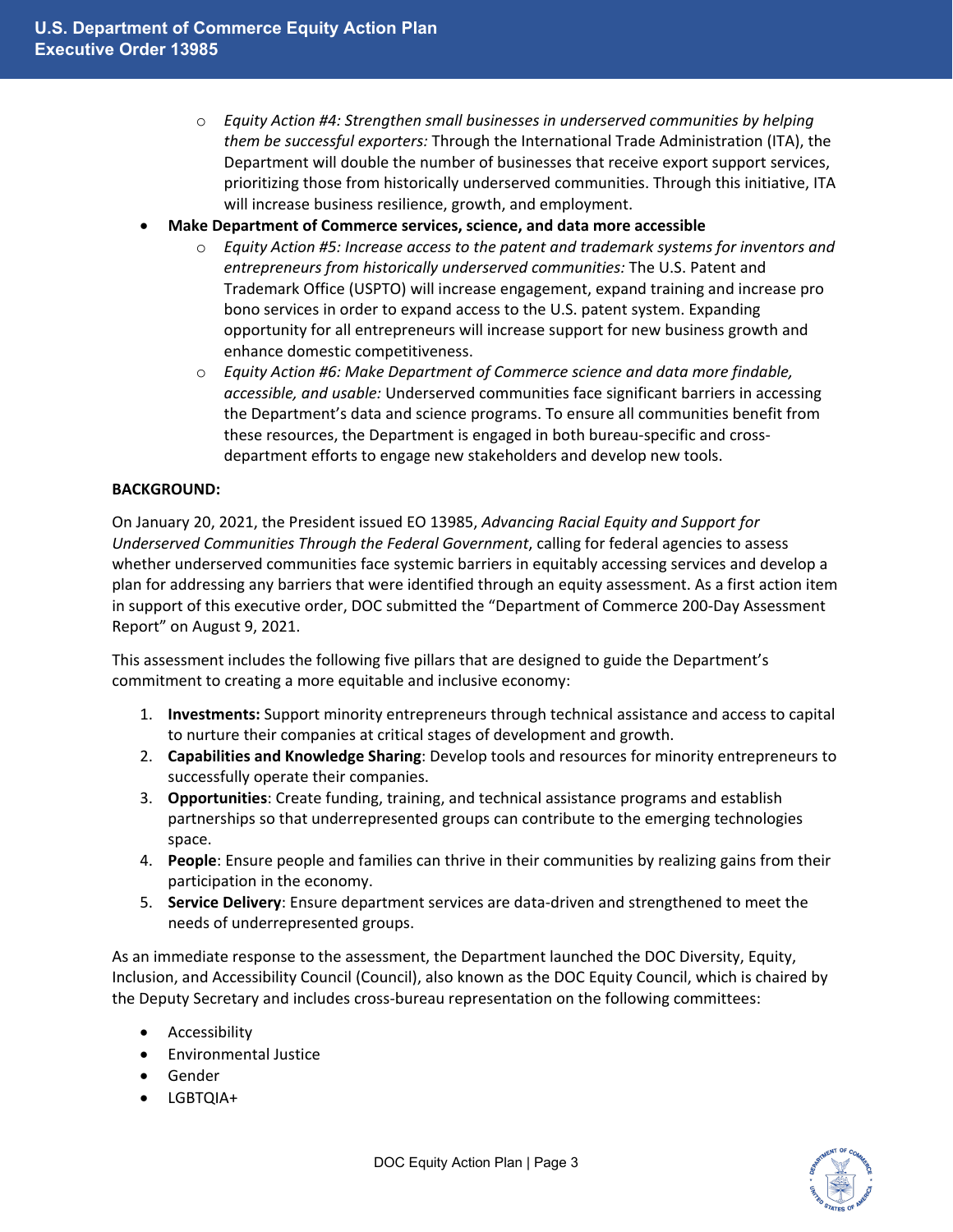- Measurement
- Race and Ethnicity
- Underserved Communities and Businesses
- Workplace Culture.

The Council demonstrates senior leadership's commitment to cultivating a culture of fairness that is cross-cutting against both internal and external service delivery areas. The various committees will also help to ensure strategic alignment with other key EOs, such as EO 14035 on Diversity, Equity, Inclusion, and Accessibility in the Federal Workforce.

#### **SUMMARY OF EARLY ACCOMPLISHMENTS**

Since the release of EO 13985 on January 20, 2021, the Department has worked to address barriers to services through implementation of legislation and program design, and broad efforts to expand access and outreach to our core Department services.

#### **Build innovation ecosystems in historically underserved communities**.

- *NTIA:* Launched the Office of Minority Broadband Initiatives (OMBI), to expand NTIA's reach to engage Historically Black Colleges and Universities (HBCUs), Tribal Colleges and Universities (TCUs), Minority Serving Institutions (MSIs), and their surrounding anchor communities. OMBI sits within NTIA's Office of Internet Connectivity and Growth (OICG) and was authorized by Section 902 of the Consolidated Appropriations Act of 2021.
- *NTIA:* As part of its Tribal Broadband Connectivity Program (TBCP), NTIA provided technical assistance webinars, tribal consultations, and direct outreach to individual, regional, and national tribal organizations. NTIA reached more than 300 tribes, prioritizing those with limited or inadequate access to broadband. This outreach resulted in over 300 applications representing more than 450 Federally recognized tribes and requesting nearly \$6 billion in funds—more than 6 times the \$980 million available. Separately, NTIA helped over 1,000 participants prepare as potential applicants for the Connecting Minority Communities (CMC) Pilot Program, which received more than 200 applications with requests totaling approximately \$833 million in funding (with \$268 million available).
- *USPTO:* Chaired by the Secretary of Commerce, the newly launched Council for Inclusive Innovation (CI<sup>2</sup>) is designed to help develop a comprehensive national strategy to build a more inclusive innovation ecosystem.

#### **Grow businesses in underserved communities.**

- *MBDA*: On November 15, 2021, President Biden signed the Minority Business Development Act of 2021 (Division K – Infrastructure Investment and Jobs Act PL. 117-58). The Act codifies the Minority Business Development Agency within the Department of Commerce and appoints an Under Secretary to lead MBDA. The Act establishes MBDA's mission to support and grow MBEs. It also calls upon MBDA to establish new regional offices, reach rural communities, establish an advisory council, and serve as federal coordination hub of all MBE-related federal programs, and conduct research and information pertaining to MBEs.
- *MBDA: In FY20, MBDA invested approximately* \$10M under the Coronavirus Aid, Relief, and Economic Security (CARES) Act through thirty (30) awards to business and specialty centers and minority chambers of commerce. These awards provide education, training, and advising to small, minority-owned enterprises (SMEs) in their recovery efforts. In FY 21, MBDA received

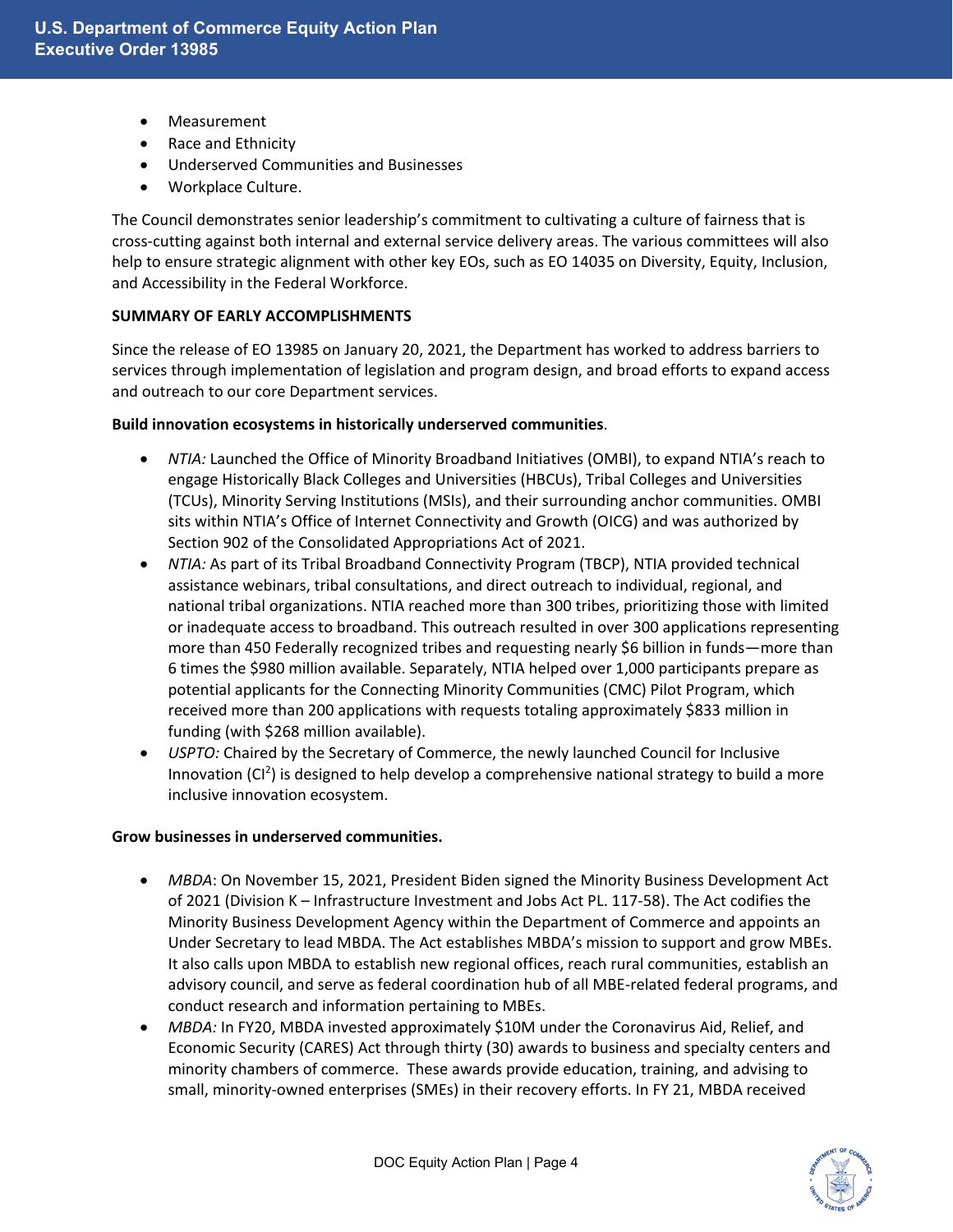\$25M in Coronavirus Response & Relief funding under the Consolidated Appropriations Act. MBDA is deploying these funds to its existing business and specialty centers to assist MBEs with preventing, preparing for, and responding to coronavirus in their recovery from the effects of COVID-19 crisis.

- *ITA*: Through the new Global Diversity Export Initiative (GDEI), ITA provides export assistance to U.S. businesses from underserved communities across America. ITA is uniquely positioned to leverage its network of trade professionals across the United States and around the world, as well as partner with national, regional, and local minority chambers of commerce, to help more businesses in underserved communities to identify export opportunities, access financing, and connect with potential international buyers and partners. Since its launch, ITA has selected a GDEI team lead to coordinate ITA's underserved community export efforts, signed strategic partnerships with key community stakeholders, and conducted a series of educational webinars and programs for outreach across the country.
- *National Institute of Standards and Technology (NIST):* Through the "Enhancing Diversity in Manufacturing" competitive award, four Manufacturing Extension Partnership (MEP) centers will increase student participation in industry internships across Minority-Serving Institutions– placing up to eight (8) interns in the first year and up to sixteen (16) interns in the second year.

#### **Make Department of Commerce services, science, and data more accessible.**

- *National Oceanic and Atmospheric Administration (NOAA):* NOAA amended Sea Grant Program communications to use more inclusive language. The National Sea Grant Advisory Board established a sub-committee on social justice and resiliency.
- *Census Bureau:* Census launched a new 'Data for Equity' website on Census.gov) and added an Equity page on the COVID-19 Data Hub Census COVID-19 Data Hub to provide easy access to equity-focused tools. The tools allow users quick access to census county and tract data on social vulnerability and equity gaps from the Census Bureau's Community Resilience Estimates, the American Community Survey (ACS), the Census Planning Database, Census Business Builder, and Opportunity Atlas. Various federal agencies, such as the Federal Emergency Management Agency, Department of Health and Human Services, and Department of Agriculture (USDA) have utilized these data equity tools and training materials.

## **ACTION PLANS:**

The Department of Commerce is committed to building on the above progress to advance its new mission: "to create the conditions for economic growth and opportunity for all communities."

## **Equity Action #1: Closing the digital divide**

*Barrier to equitable outcomes:* Broadband is an engine for opportunity in the modern economy and a necessary foundation for inclusive growth. It can close geographic and economic gaps between rural and urban areas, transform distressed areas, drive global competitiveness, and increase national economic resiliency. Further, broadband is an essential component of modern life and has become a requirement to participate equally in education, employment, health care, and public safety services. Indeed, for many, broadband literally kept families connected to their jobs and schools through the worst of the COVID-19 pandemic. Yet many Americans—and disproportionately those living in rural areas, on Tribal lands, and in communities of color—do not have access to reliable, affordable, high-speed broadband, nor the tools to use such services, and to this day, in 2022, a digital divide persists. Maximizing broadband coverage and its meaningful use is imperative for national and individual success. The

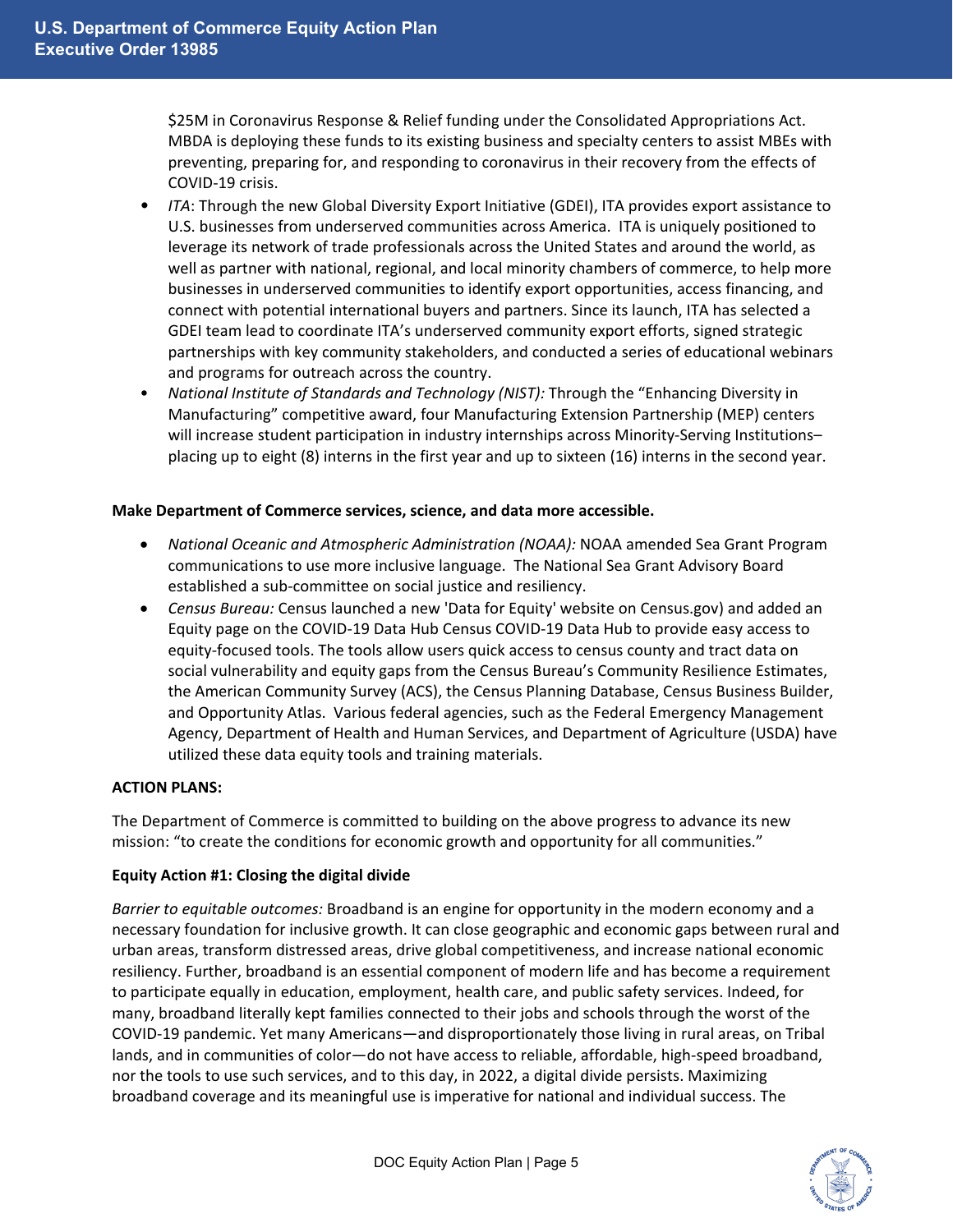Department seeks to address these digital inequalities to promote not only the availability of reliable, affordable high speed broadband access but also the adoption and meaningful use of broadband for all Americans.

- Disproportionate broadband access: The Federal Communications Commission has been tasked with developing broadband maps which will identify on a location-by-location basis the number of households unserved by highspeed internet infrastructure. Using the current maps, we estimate that more than 30 million Americans live in areas where there is no broadband infrastructure that provides minimally acceptable speeds – a particular problem in rural communities and on Tribal lands.
- Disproportionate broadband adoption: According to the [NTIA Internet Use Survey,](https://www.ntia.gov/data/digital-nation-data-explorer#sel=homeInternetUser&demo=&pc=prop&disp=chart) 26% of Americans did not use the internet from home in 2019; however, for certain populations, the number was much higher: 32% of rural households did not use the internet at home, 33% of African American households did not use the internet at home, and 43% of low-income households (less than \$25K/year) did not use the internet at home. According to the American [Community Survey,](https://data.census.gov/cedsci/table?q=S2801%3A%20TYPES%20OF%20COMPUTERS%20AND%20INTERNET%20SUBSCRIPTIONS&g=0100000US_0100089US_0100090US_0100095US&tid=ACSST1Y2019.S2801) conducted by the U.S. Census Bureau, in 2019, only 69% of households on federal Trust lands had a broadband subscription at home.

*Action and intended impact:* To chart a path toward universal broadband access, affordability, and adoption, the Department will administer nearly \$50B in grant funds through NTIA to invest in broadband infrastructure deployment, affordability, and digital inclusion efforts. The Department will focus its investments, outreach, and related technical assistance on those communities and other areas of the Nation that have largely been left behind in the digital revolution to ensure that all American's have an opportunity to participate equitably in the modern digital economy. NTIA will:

- Expand universal access through state and territory broadband grants**:** Through State and territory programs, NTIA will facilitate broadband infrastructure investments and grant programs focused on developing actionable plans for the respective communities to close the digital divide. In addition to building physical infrastructure in communities currently lacking reliable, affordable, high speed broadband, these grant programs will promote community engagement, requiring awardees to focus on those communities with the greatest needs, including Tribal nations, to provide input and insight on community broadband needs and initiatives to deploy broadband infrastructure in areas without broadband, but also to support the adoption of and meaningful use of broadband.
	- $\circ$  Broadband equity, access, and deployment (BEAD) program: NTIA will distribute \$42.45B among states, territories, D.C., and Puerto Rico for projects that support broadband infrastructure deployment and adoption. Eligible entities will receive initial funds to support broadband planning and related capacity efforts, from mapping, staffing state/territory broadband offices, to outreach and coordination with local communities. In the near term, NTIA will administer funds to support 56 states and territories with the development of Five-Year Broadband Action Plans to outline the respective State/Territory's efforts to close the digital divide. These plans must address local and community needs, including those of Tribal nations; identify those areas that need to be prioritized for Federal broadband investment; and propose solutions for the deployment of reliable, affordable, high speed broadband within that state/territory. After this planning phase and once the FCC releases location-based mapping of broadband availability, the remaining funding will be allocated based on a formula that considers the number of unserved and high-cost locations in the state. States and territories will then propose projects that meet the statutory priorities,

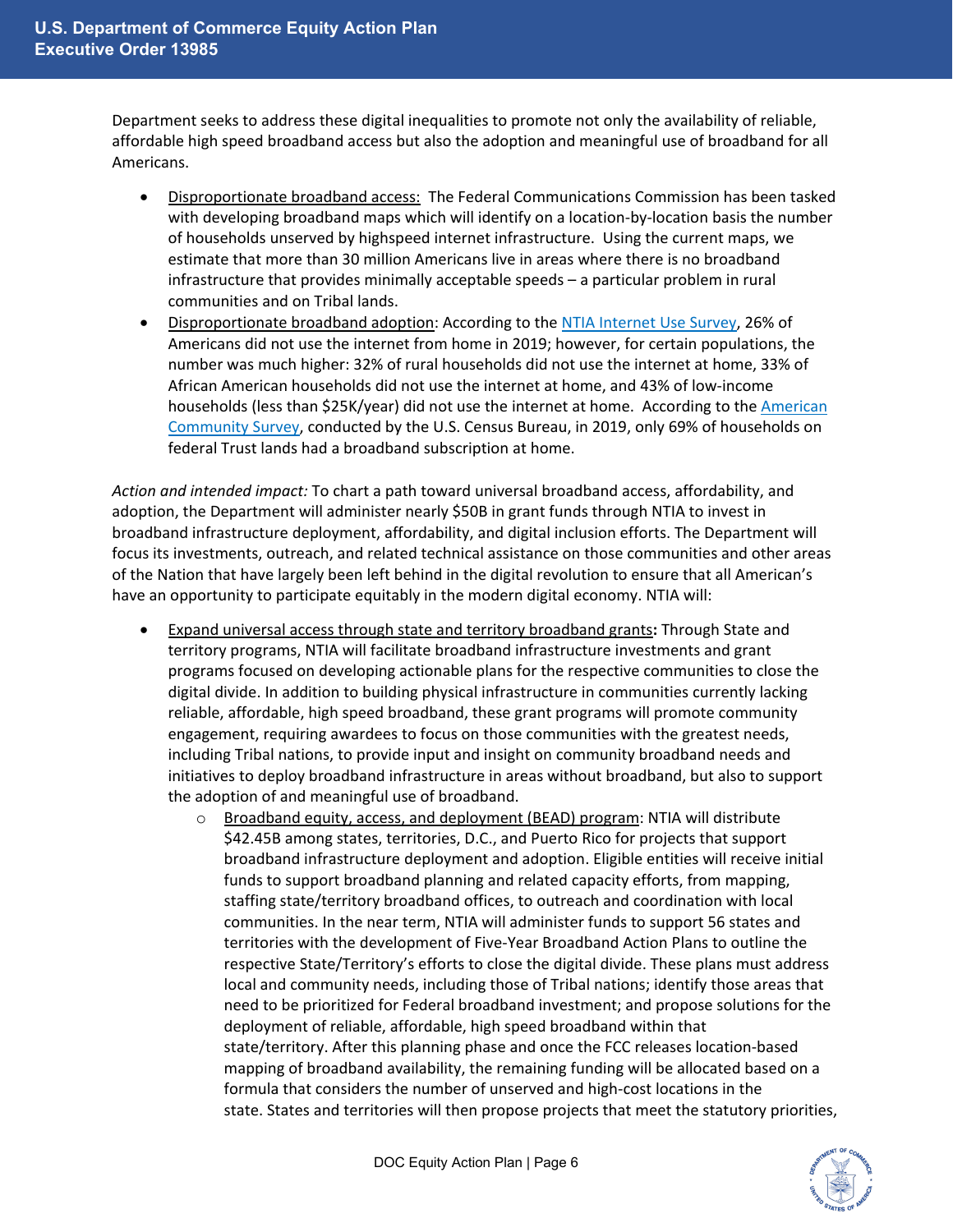the first priority being funding to provide broadband to unserved areas (those below 25/3 Mbps), followed by underserved areas (those below 100/20 Mbps), and then serving community anchor institutions (1/1 Gbps).

- $\circ$  Enabling middle mile broadband infrastructure program: NTIA will distribute \$1B to expand and extend middle mile infrastructure to reduce the cost of connecting unserved and underserved areas to the internet backbone.
- $\circ$  Digital equity act: NTIA will distribute \$2.75B to states and territories to promote digital inclusion and ensure all individuals and communities have the opportunity to acquire the same skills, technology, and capacity needed to engage in the nation's digital economy. In the near term, NTIA will administer the \$60M State Digital Equity Planning Grant Program to support the development of Digital Equity Plans for all 50 states and the District of Columbia and Puerto Rico. These plans will require awardees to develop digital equity and inclusion plans and mechanisms to support broadband adoption and use across specific covered populations, including but not limited to communities of color, rural communities, and Tribal communities, inclusive of aging individuals, incarcerated people, veterans, people with disabilities, speakers of diverse languages, and low literacy populations. Once the planning phase concludes, NTIA will administer the \$1.44B State Digital Equity Capacity Grant Program, a formula grant program for states and territories to implement their Digital Equity Plans. Finally, NTIA will administer the \$1.25B Digital Equity Competitive Grant Program for specific political subdivisions to implement digital equity projects.
- $\circ$  In the upcoming planning periods for both the BEAD Program and the State Digital Equity Planning Grant Program, NTIA will provide proactive one-to-many and one-on-one technical assistance to states and territories to support their planning efforts. This includes specific technical assistance to support outreach and engagement with communities of color, rural communities, Tribal communities, and vulnerable populations to ensure planning efforts are inclusive and equitable.
- Expand affordable and reliable access to high speed broadband service through direct grants**:** Through its Broadband Infrastructure Program (BIP), Connecting Minority Communities (CMC) Pilot Program, and Tribal Broadband Connectivity Program (TBCP), NTIA will administer more than \$1.5B in grant awards for projects in areas without broadband service to provide at least 330,000 households with reliable and affordable access to high speed internet service and provide grants to HBCUs, TCUs, and MSIs to promote broadband adoption and use in their respective communities. In addition, through the Bipartisan Infrastructure Law, NTIA received an additional \$2B to support the Tribal Broadband Connectivity Program.
	- $\circ$  Through the TBCP, NTIA will fund projects that will provide more than 200,000 Tribal households with either reliable, affordable high-speed broadband access or subsidized or free broadband access.
	- o Through the BIP, NTIA is funding reliable, affordable high speed broadband infrastructure deployment to more than 130,000 homes in predominantly rural areas.
	- o Through the CMC Pilot Program, NTIA will award \$268M in grant funding to HBCUs, TCUs, and MSIs for the purchase of broadband internet access service and eligible equipment or to hire and train information technology personnel. NTIA will provide metrics to track intended outcomes by May 2022, once all grant awards have been made.
	- o NTIA will provide on-going technical assistance support to all awardees to successfully implement their projects and to realize the intended outcomes.

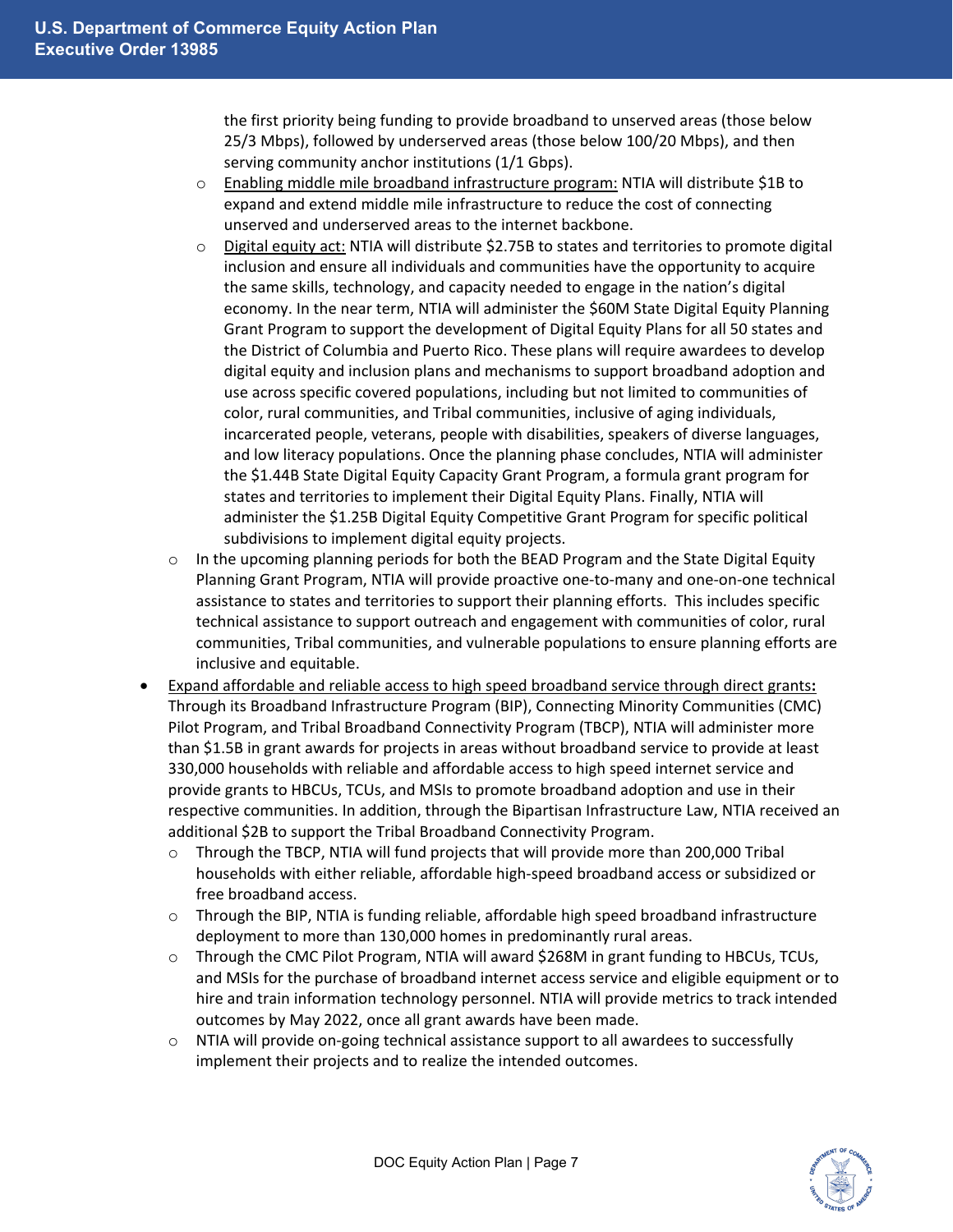*Tracking progress:* NTIA will track its progress towards eliminating the digital divide by collecting performance and results data for grant-funded projects, such as TBCP, BIP, CMC. These data points will include but are not limited to the numbers of homes or locations passed by broadband, number of individuals or households receiving subsidized or free broadband services, and number of training hours provided to communities. NTIA will track the completion and submission of the State and Territory Digital Equity Plans and the Five-Year Broadband Action Plans. NTIA also will track its efforts to provide technical assistance to support all grant-funded efforts, from infrastructure deployment to planning and engagement with communities with the greatest broadband need. For planning grants, NTIA will be able to track results and success of planning efforts through the state and territory selection of subgrants for broadband infrastructure deployment in the BEAD Program and digital inclusion and equity projects in the state capacity grants for digital equity – representing a combined total of \$42B in funding. Further, in 5-7 years from grant award, NTIA will be able to conduct an economic impact analysis for areas in which the Department invested funds for broadband efforts to assess its impact, from access and adoption, through improved economic, health, and educational outcomes.

*Accountability:* The Department, acting through NTIA, intends to hold itself accountable by developing comprehensive plans, to include milestones for critical activities needed to support the successful implementation of its grant programs and technical assistance. NTIA will also conduct proactive outreach and engagement with communities of color, rural communities, and Tribal communities, as well as groups representing vulnerable populations to ensure understanding of their unique community needs, identify any associated barriers to promote their engagement with NTIA's programs, and obtain feedback on how NTIA could further support their communities.

## **Equity Action #2: Ensure economic development dollars advance racial equity and support underserved communities:**

*Barriers to equitable outcomes:* Currently, underserved communities, particularly communities of color and rural communities, face several barriers when it comes to economic development and job creation. First, underserved communities face a legacy of discrimination in private lending, lower levels of wealth, and other systemic inequities that cannot be ignored by any policy maker. Second, many underserved communities are not aware of funding opportunities, such as grant programs to support economic development or technical assistance to aid in developing or implementing an economic plan. Third, many underserved communities lack capacity to effectively develop and/or implement an economic development plan. Even with sufficient funding, underserved communities often face inadequate access to resources, technical assistance, or networks needed to effectively carry out their plans. Lastly, economic opportunities or programs may unintentionally disadvantage these communities, which may stem from how these opportunities, programs, and/or services are designed, delivered, marketed, or evaluated. These are all barriers EDA aims to help overcome through more intentional program design, outreach, evaluation of programs and technical assistance.

*Actions and intended impact:* To effectively advance equity, EDA is aiming to ensure the benefits achieved through its programs are equitably realized by all communities, including underserved communities, such as communities of color and rural communities. Specifically, EDA will track measures including but not limited to the following:

- Estimated jobs created and retained for underserved populations and geographies.
- Private investment funds leveraged for underserved populations and geographies.
- Total sum of funding secured by entrepreneurs in underserved population and geographies.

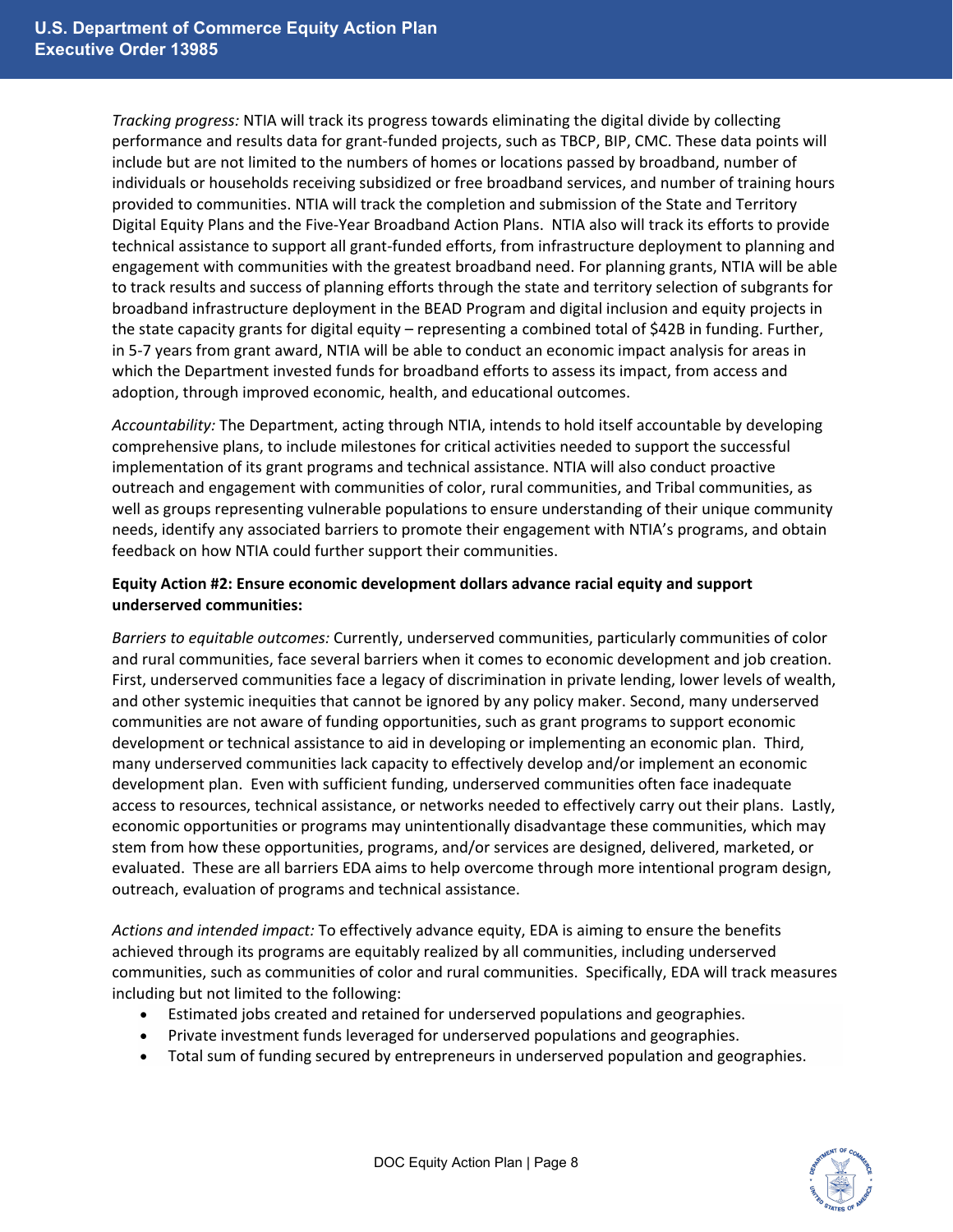EDA sets Investment Priorities to provide an overarching framework to ensure its grant investment portfolio supports regional economies to prosper and become more resilient. In 2021, EDA revised its Investment Priorities to align with the Biden-Harris Administration Management Agenda. At the top of the list of these priorities is Equity, which EDA defines as follows: "Economic development planning or implementation projects that advance equity across America through investments that directly benefit 1) one or more traditionally [underserved populations,](https://eda.gov/files/about/investment-priorities/EDA-FY21-Investment-Priorities-Definitions-July.pdf) including but not limited to women, Black, Latino, and Indigenous and Native American persons, Asian Americans, and Pacific Islanders, or 2) underserved communities within [geographies](https://eda.gov/files/about/investment-priorities/EDA-FY21-Investment-Priorities-Definitions-July.pdf) that have been systemically and/or systematically denied a full opportunity to participate in aspects of economic prosperity such as Tribal Lands, [Persistent Poverty](https://eda.gov/files/about/investment-priorities/FY2021_PPCs.xlsx)  [Counties,](https://eda.gov/files/about/investment-priorities/FY2021_PPCs.xlsx) and rural areas with demonstrated, historical underservice." This definition closely aligns with EO 13985 on "Advancing Racial Equity and Support for Underserved Communities Through the Federal Government".

To achieve the stated impact of raising wages, creating jobs and expanding business ownership in underserved communities, EDA has adopted specific measures across the historic \$3B in funding for American Rescue Plan (ARP) programs. This investment will support bottom-up economic development focused on advancing equity, creating good-paying jobs, helping workers to develop in-demand skills, building economic resilience, and accelerating the economic recovery for the industries and communities hit hardest by the COVID-19 pandemic. Specifically, EDA is prioritizing equity through:

- Design programs with a focus on equity: EDA will ensure intentionality in the design of programs and Notices of Funding Opportunities (NOFO) to appropriately signal and stress the importance of equity and diversity in the programs it will ultimately fund.
- Conduct outreach and engagement across underserved communities: EDA will leverage the success of its 50+ webinars that have been conducted on ARP Programs that have reached over 22,000 Americans as it continues to develop strategies with a deliberate focus on reaching underserved communities by partnering with different government and external parties to help reach these communities.
- Evaluate NOFOs with a focus on equity: EDA will make equity a prominent evaluation criterion in NOFOs, recruit and select a diverse group of experienced, qualified reviewers, and take a portfolio approach, particularly with the Build Back Better Regional Challenge and Good Jobs Challenge, to ensure diversity across various dimensions, such as but not limited to geography, industry, underserved community, vulnerable population, and entity type.
- Deliver technical assistance with a focus on equity: EDA will award grants to entities to provide technical assistance to grantees, particularly from underserved communities, to help ensure their success and execute against equity priorities.

*Tracking progress:* EDA has set equity goals for each ARP program and will track progress toward those outcomes moving forward.

• Build Back Better Regional Challenge (BBBRC): The BBBRC provides transformative investments – up to \$100M per grantee – to develop and strengthen regional industry clusters across the country, all while embracing economic equity, creating good-paying jobs, and enhancing U.S. competitiveness globally. EDA has funded a specific technical assistance partner for the BBBRC that is solely focused on equity and will be training all 60 finalists on how to advance equity more effectively in their coalitions. EDA will track its progress against the BBBRC by measuring estimated jobs created and retained for underserved communities and geographies, private investment funds leveraged by underserved communities and geographies, and total sum of funding secured by entrepreneurs in these communities. The bureau also intends to award a

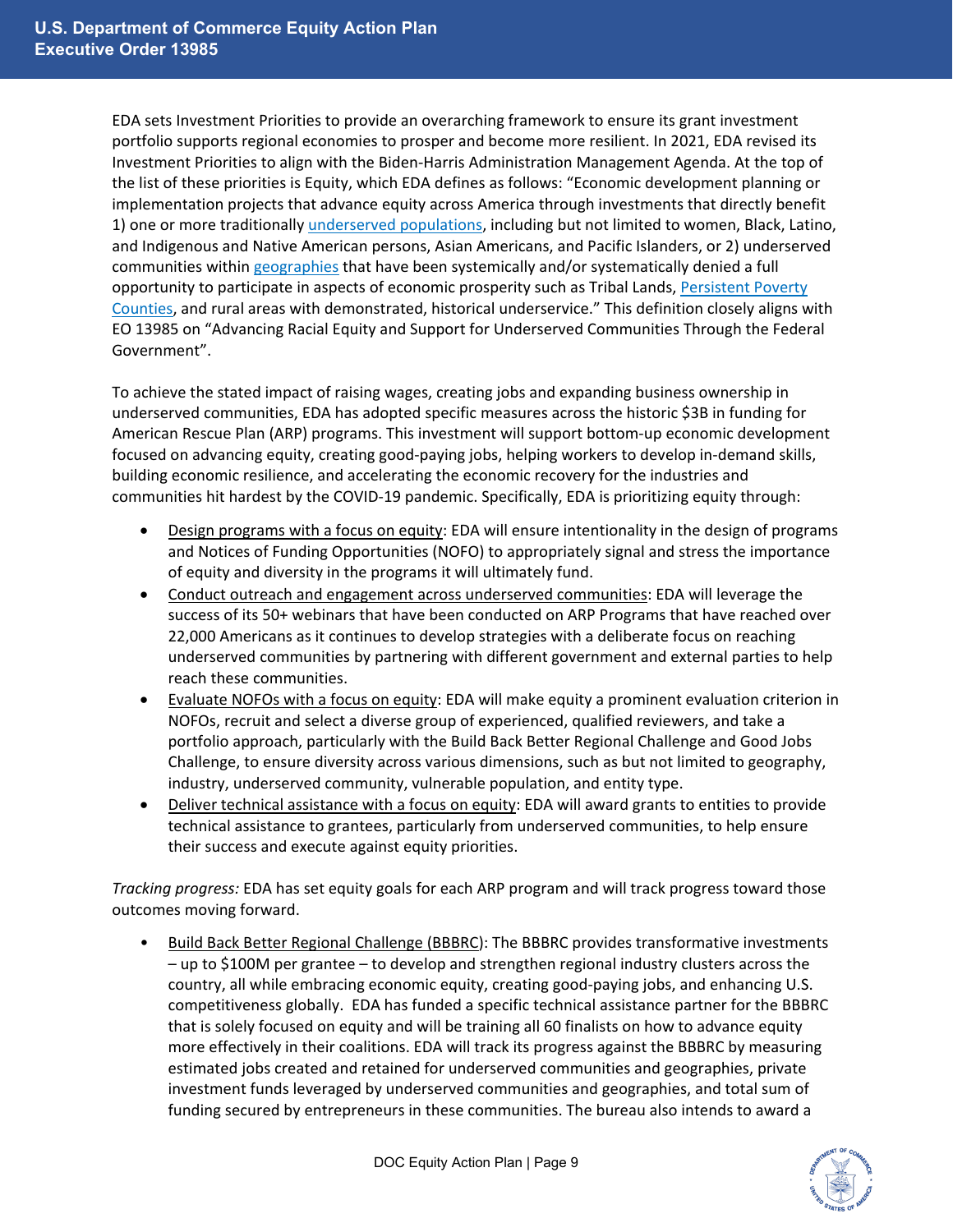grant to a research provider to measure short and long-term impacts of its programs, specifically for underserved communities.

- Good Jobs Challenge: The Good Jobs Challenge aims to get Americans, particularly those from underserved communities, back to work by building and strengthening systems and partnerships that bring together employers who have hiring needs with other key entities to train workers with in-demand skills that lead to good-paying jobs. Equity is a key evaluation criterion, as evidenced through the following language: "The extent to which the application articulates a plan for ensuring that the project's benefits are shared across all affected communities and fairly between employers and workers. This includes the extent to which the application demonstrates the ability to serve trainees that benefit from federal and state programs like SNAP, TANF, and WIC." EDA will track its progress against the Good Jobs Challenge by measuring workforce development outcomes, such as metrics associated with recruits, jobs, wages, which will be assessed by key demographics. The bureau is in the process of finalizing these metrics and also intends to award a grant to a research provider to measure short and long-term impacts of its programs, specifically for underserved communities.
- Coal Communities Commitment*:* EDA has committed \$300M of its \$3B in ARP funding to coal communities, including \$100M from the BBBRC and \$200M from its Economic Adjustment Assistance (EAA) program, which have been systemically and/or systematically denied a full opportunity to participate in aspects of economic prosperity due to transitioning energy markets and inadequate resources for workers and communities affected by these changes. Additionally, EDA hired a Coal Communities Coordinator at the end of 2021 to focus on outreach, building capacity and technical assistance for coal communities. EDA will track its progress against the Coal Communities Commitment by measuring estimated jobs created and retained for coal communities, private investment funds leveraged by coal communities, and total sum of funding secured by entrepreneurs in coal communities. The bureau also intends to award a grant to a research provider to measure short and long-term impacts of its programs, specifically for coal communities.
- Indigenous Communities Challenge: EDA has allocated \$100M of its \$3B in ARP funding to the Indigenous Communities Challenge designed to fund a wide range of economic development activities for Tribal communities, which have been systemically and/or systematically denied a full opportunity to participate in aspects of economic prosperity. Additionally, EDA hired an Indigenous Communities Coordinator in Fall 2021 to focus on outreach, building capacity, and technical assistance for indigenous communities. EDA will track its progress against the Indigenous Communities Challenge by measuring estimated jobs created and retained for Tribal communities, private investment funds leveraged by Tribal communities, and total sum of funding secured by entrepreneurs in Tribal communities. The bureau also intends to award a grant to a research provider to measure short and long-term impacts of its programs, specifically for Tribal communities.

*Accountability:* EDA will make public the deliverables and outcomes of the research it funds through its Research, Networks & Technical Assistance grants, as well as relevant metrics and measurements compiled from grantees during the period of performance.

## **Equity Action #3: Grow minority business enterprises**

*Barriers to equitable outcomes:* Growing minority businesses enterprises (MBEs) can help reduce the racial wealth gap, increase employment and opportunity in majority-minority communities, and increase U.S. economic competitiveness. However, MBEs face systematic barriers to growth in the U.S. economy, which ultimately stymie the growth of the U.S. economy and its competitiveness. By 2044, minorities

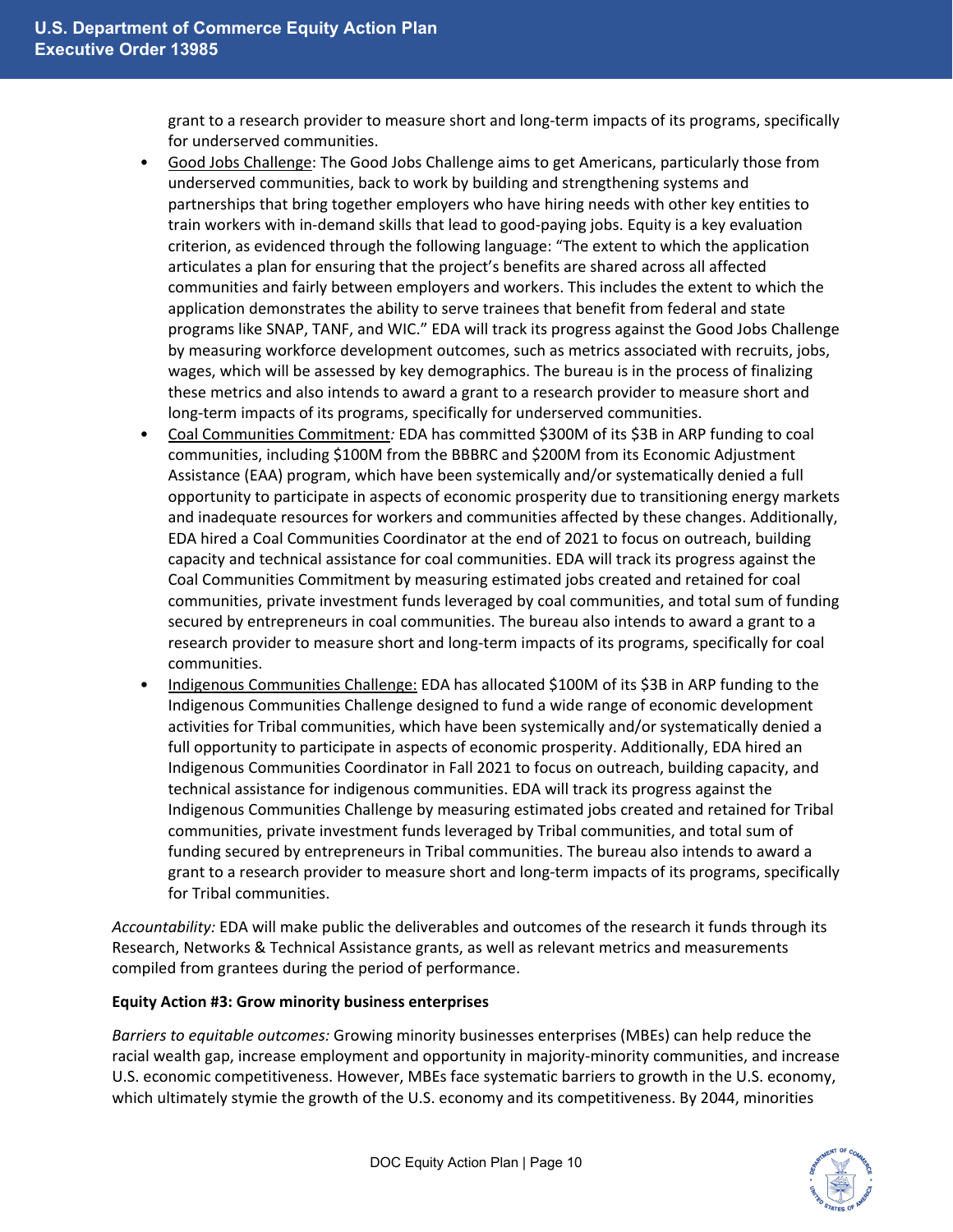will be the majority of the U.S. population, and minority workers and MBEs will represent a significant and growing share of the economy. But, according to a recent MBDA study, GDP contributions of employer MBEs will not catch up to the contributions of non-minority businesses until 2059, potentially leading to a persistent loss of \$5.3T to the U.S. economy per year, or about 11% of the total economy. It is an economic imperative to grow MBEs and dismantle barriers to access economic opportunities.

- Disproportionate impact from COVID-19: From February to April 2020, the number of active African American-owned businesses dropped 41%, Latino business ownership fell by 32%, and Asian American business ownership dropped by 26%, compared to a 17% decline for white business owners. In 2022, the Federal Reserve Bank released a report finding a that 81% of Asian firms,76% of Black firms and 74% of Hispanic firms were in poor financial compared with 55% of non-Hispanic White firms. to non-Hispanic White at 55%.
- Disproportionate access to capital: The most persistent barrier to the establishment, expansion, and growth of MBEs continues to be accessing capital. The U.S. Federal Reserve found that more than half of Black-owned businesses were turned down for loans, a rate twice as high as white business owners. MBEs are more likely than similarly situated whiteowned businesses to have been denied credit, less likely to receive the full amount requested, and more likely to be discouraged from applying for credit for their business needs.
- Disproportionate access to contracts: Contracting barriers continue to exist for MBEs at the prime and the subcontractor levels. Examples of barriers include blocked or withheld network access, lack of timely bid notifications, held bids, pre-qualification requirements, bid shopping, and bonding and/or insurance. Small minority-owned firms are statistically less likely to win a federal contract than if they were participating in small business contracting assistance initiatives, such as SBA's 8(a) and HUBZone programs.

*Action and intended impact:* As a newly authorized bureau, MBDA will seize the moment and serve as an interagency resource to support procurement, provide research and policy guidance to the broader community, and, above all, grow and nurture MBEs. In FY23, MBDA expects a budget increase, allowing the bureau to expand services and reach. A more effective and robust MBDA will build on historic successes.

- Deliver technical assistance: With additional appropriations, MBDA will expand the reach of its Business Center Program to provide more MBEs with one-on-one counseling and technical assistance to grow revenue and increase employment. The centers help MBEs to access capital and assist with procurement, contracting, increasing revenue, and other business needs. Specialty Centers target assistance to specific industries or services such as exporting, advanced manufacturing, and procurement. The Export Centers were created to generate increased financing, contract opportunities, and greater access to new and global markets. For the Advanced Manufacturing Centers, MBDA assesses regulatory changes in manufacturing in domestic and global markets, its economic impact, and needs for minority manufacturers. With needed appropriations, MBDA will launch a Rural Business Center Program, which will tailor the effective business center model to the unique needs of rural MBEs.
- Increase MBE's access to capital: To help MBEs access capital, MBDA will provide technical assistance to MBEs accessing Treasury's the State Small Business Credit Initiative (SSBCI) program. With the goal of increasing equity funding for MBEs, MBDA will support incubators and programs to help firms develop the necessary networks and experience to pitch investors.

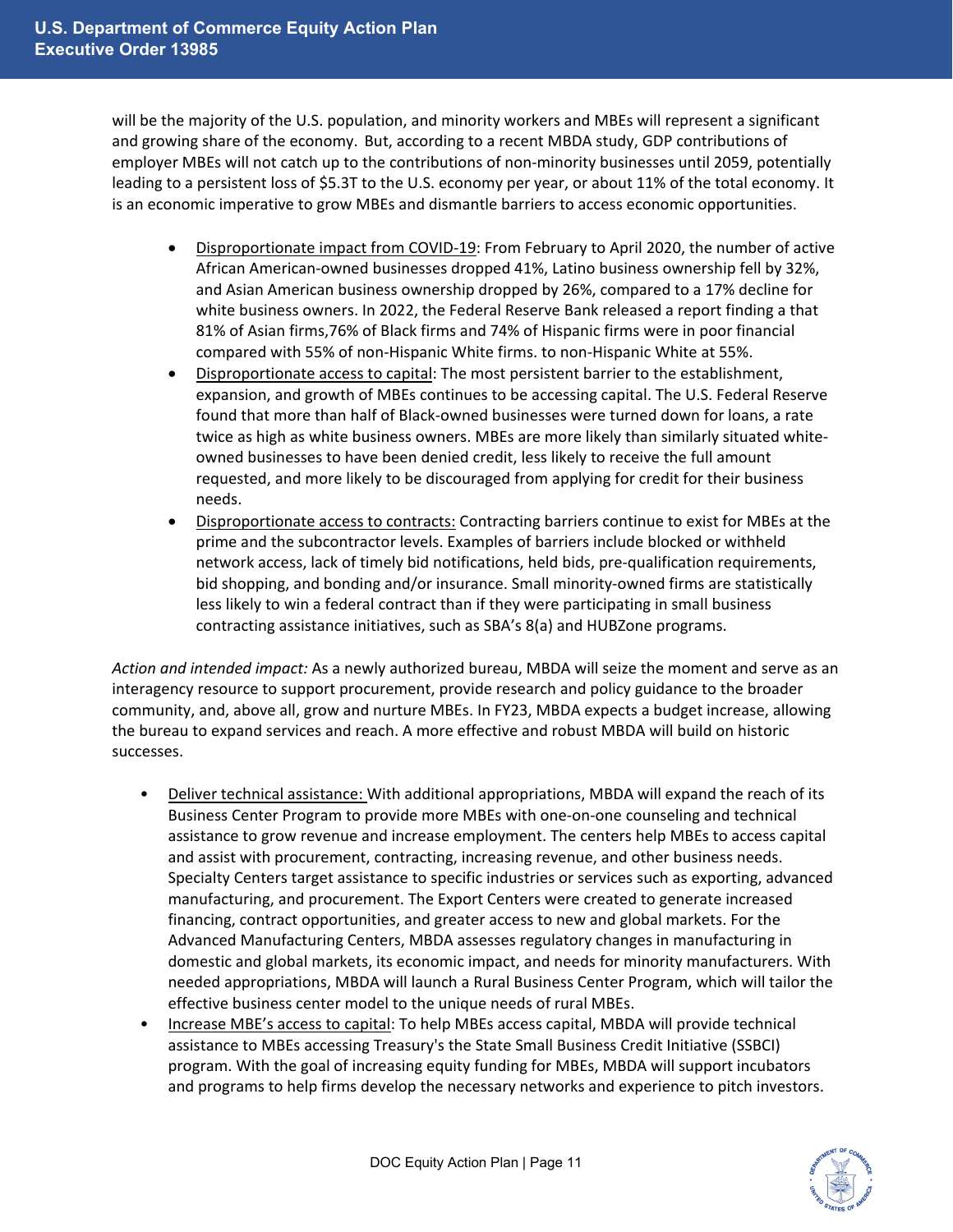MBDA is finalizing program measures of success, but at a minimum they will include the number of firms served and the number of firms successfully applying for SSBCI and other programs.

• Access to contracts: MBDA will play a critical role in delivering on the Administration's goal of increasing the share of contracts going to small disadvantaged businesses (SDBs) by 50% by 2025 – an unprecedented target projected to translate to an additional \$100B to SDBs over five years. To meet this target, the MBDA will utilize its new authority under Title VI, section 100601 of the MBDA Act, to inform, coordinate, and evaluate policies to increase MBE access to and awards of federal procurement opportunities. In this role, MBDA will advocate for equitable procurement practices within the Department of Commerce and across the Federal Government. Because of the bureau's unique perspective and expertise in working with MBEs, the Department was added as a voting member of the Category Management Leadership Council. Through its Federal Procurement Center (FCP), MBDA will provide business services including, but not limited to, developing a pool of federal contracting opportunities; direct matching of opportunities with qualified/vetted MBEs; relationship management and deal sourcing initiatives.

*Tracking progress:* MBDA seeks to grow MBEs' capacity and revenue, and to support MBE-related jobs. Each program establishes specific metrics of success that track MBE outcomes and impact. MBDA and its network of program operators measure success through metrics such asdollars awarded related to capital and contracts, firms reporting an increase in profit and the number jobs created and retained.

*Accountability:* With new resources and authority, MBDA's programs will require new accountability mechanisms. MBDA will be run by a newly authorized Senate-confirmed Under-Secretary who will be accountable to the Secretary, President, and U.S. Congress.

# **Equity Action #4: Strengthen small businesses in underserved communities by helping them be successful exporters**

*Barrier to Equitable Outcomes:* Companies that export are less likely to go bankrupt and more likely to hire more workers and pay higher wages than non-exporters. Historically, small U.S. businesses in underserved communities have had limited awareness of the opportunities and benefits of exporting and have faced greater challenges to growing and adding new jobs. Some of those challenges include the requisite knowledge of export mechanics, financing, foreign legal and regulatory requirements, access to industry-specific market research, and avenues for meeting potential foreign partners and clients.

According to the U.S. Census Bureau's 2018 Annual Business Survey, there were slightly more than 1M minority-owned employer businesses, yet only 28,500 of those businesses exported goods and services. Rural areas are particularly underserved, and rural communities can be found in all 56 states and territories. Hundreds of small rural cities and towns depend on just a handful of small businesses to provide non-farm employment. However, between 2008 and 2017, the rural labor-force participation rate fell by 4.1 percent. From its post-recession low, rural wage and salary employment has grown at an average annual rate of only 0.5 percent. Because these small rural businesses are located far from information, contacts, gateways, and services that facilitate export success, the Department of Commerce is critical in helping them to pursue export sales.

The Department of Commerce export resources and support could have a significant and long-lasting economic impact on small businesses in underserved communities across the nation. Through the Department's U.S. & Foreign Commercial Service (US&FCS) network of 106 domestic offices, dedicated

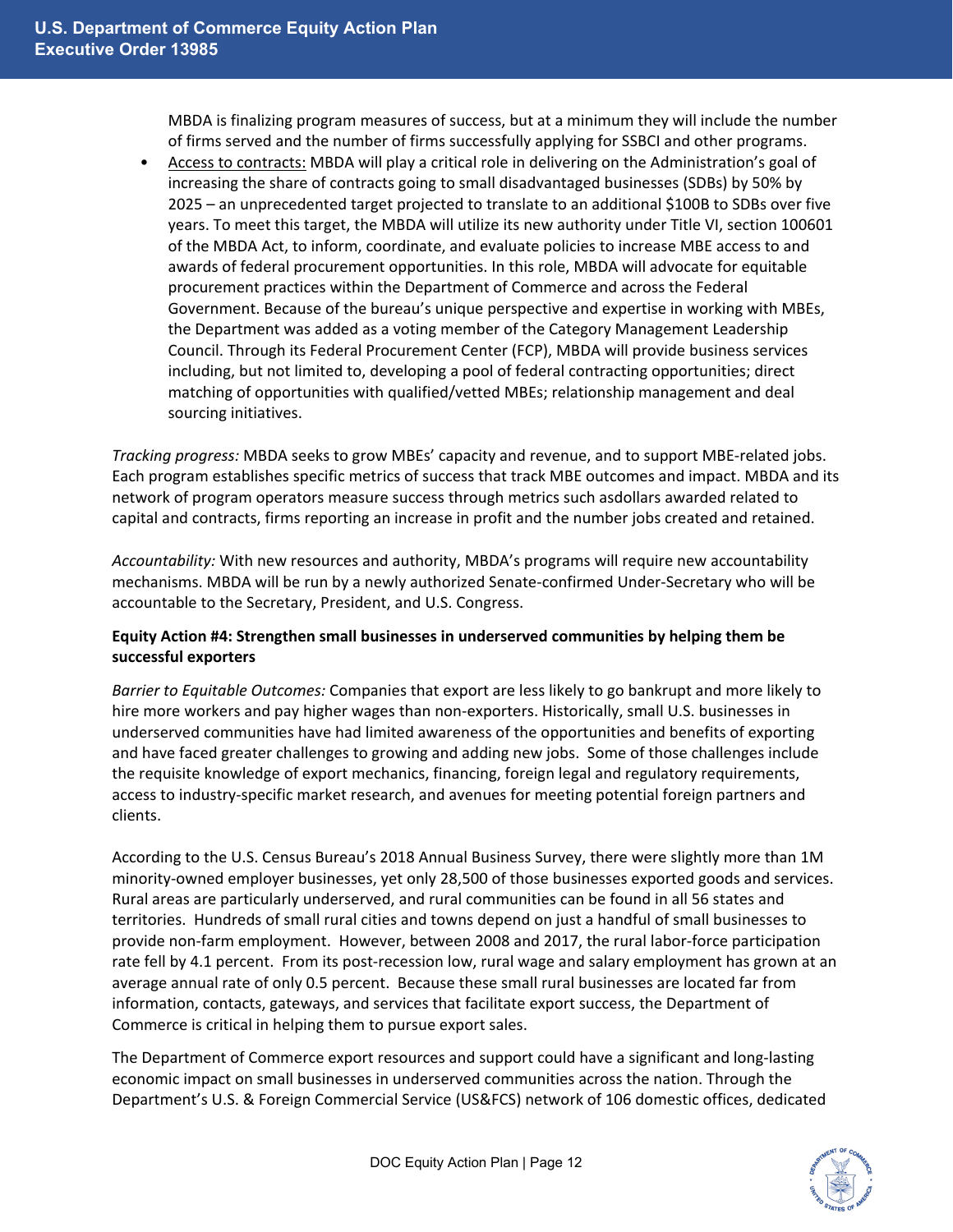trade professionals cover hundreds of cities and rural areas across the nation, providing market intelligence, counseling, programs, and services that broaden the export horizons of small American businesses. The offices and staff have the capacity to connect exporters to US&FCS professionals strategically located at American Embassies and Consulates in 76 countries and to deliver programs, services, and customer-tailored assistance connecting small U.S. businesses to foreign partners and buyers.

*Action and intended impact:* In March 2021, Secretary Raimondo challenged ITA to double the number of clients assisted in the next two fiscal years. Accordingly, ITA formulated an Agency Priority Goal (APG) to "accelerate its digital transformation to double annual number of clients assisted from 38,000 in FY 2020 to 76,000 in FY 2023, with a particular focus on small and medium-sized enterprises (SMEs) and the nation's underserved communities."

ITA will focus on enhancing its accessibility and assistance to businesses in underserved communities and is targeting to grow the number of unique export clients assisted in underserved communities from approximately 5,700 in FY20 to 11,500 by the end of FY23. ITA's strategy to make its assistance more readily available to businesses in the underserved community includes making improvements to information technology (IT) systems, enhancing its digital content, using omnichannel marketing, and creating dedicated events and services offerings. For example, in FY22 and FY23, ITA committed to:

- Enhance Digital Experience: ITA will implement a digital experience platform to provide clients with personalized access across ITA's digital touchpoints and to enable ITA to capture clients assisted online. ITA will modernize delivery of events and services through best-in-class technology solutions that expand access to ITA's assistance and improve participant tracking. ITA will also improve the quality of digital content and expand the breadth and depth of information available to clients on ITA's website (trade.gov). In addition, ITA will enhance marketing campaigns through IT automation and private-public sector best practices while also expanding outreach to businesses in underserved communities through the Global Diversity Export Initiative (GDEI), Women's Global Trade Empowerment program, and Rural Export Center (REC).
- Enhance GDEI: ITA selected a GDEI team lead to coordinate ITA's underserved community export efforts, established its GDEI website [\(https://www.trade.gov/global-diversity-export-initiative\)](https://www.trade.gov/global-diversity-export-initiative), and launched GDEI efforts with two educational webinars that drew over 1,000 GDEI U.S. SMEs from across the country.

*Tracking progress:* ITA is already working on these strategic initiatives and tracking and reporting on its results on a quarterly basis. In FY22 Q1 (the first quarter ITA set targets for assistance to underserved businesses), ITA assisted over 2,000 small businesses in underserved communities and boosted its outreach and assistance to businesses in underserved communities through several key initiatives. ITA will continue to track data and milestones and report its results on a quarterly basis through the OMB's Performance.gov website.

*Accountability:* ITA's culture upholds transparency and accountability as fundamental principles for exemplary public services. As such, the bureau reports on progress towards its goals for assisting small businesses in underserved communities will be made public on a quarterly basis through OMB's dedicated website.

**Equity Action #5: Increase access to the patent and trademark systems for inventors and entrepreneurs from historically underserved communities.**

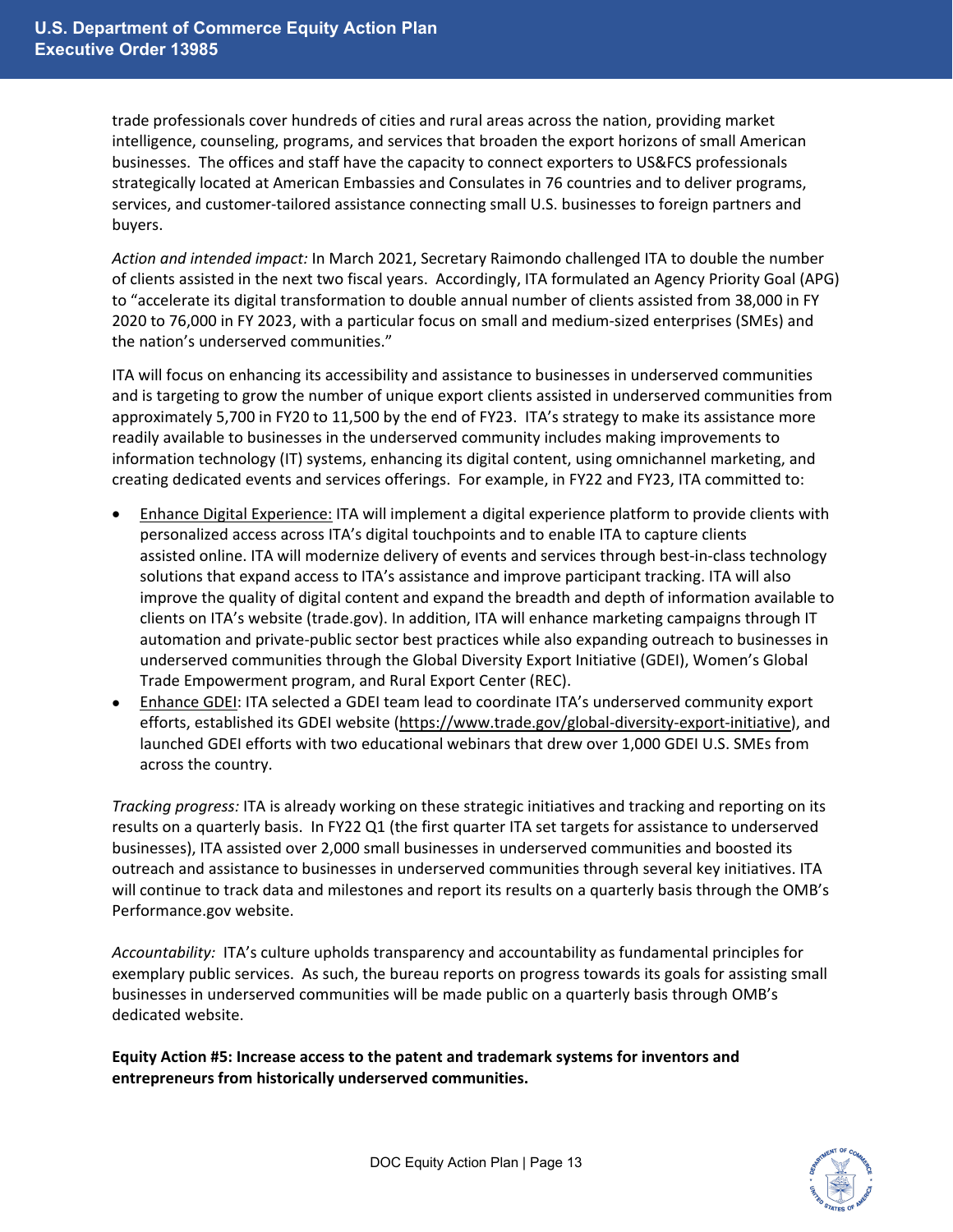*Barriers to equitable outcomes:* Patenting is an essential step in the innovation pipeline, allowing entrepreneurs to develop new products and driving the long-term competitiveness of an economy. Entrepreneurs from historically underserved communities often face barriers to obtaining patents. Recent research has demonstrated that the likelihood an individual will patent an innovation is determined by socioeconomic factors like parental wealth, race, gender, and geography[. According to a](http://www.equality-of-opportunity.org/assets/documents/inventors_paper.pdf)  [recent study led by researchers at Harvard University,](http://www.equality-of-opportunity.org/assets/documents/inventors_paper.pdf) children born into families in the top 1% of income are nearly ten times as the rest of the populations likely to patent an innovation, White individuals are almost three times as likely to hold a patent as individuals who identify as African American and men are more than five times as likely as women to hold a patent. This research suggests that if these "lost Einsteins" patented at similar rates to White men born into families in the top 20% in terms of income, the U.S. would see more than four times as many inventors.

Key barriers to obtaining intellectual property for historically underserved communities include:

- Limited exposure and knowledge of the value of intellectual property (IP) protection and limited experience with the IP system and the programs available to provide support.
- Limitations in local educational curricula or the absence of role models or networks of innovators to provide guidance or aspiration to join the IP ecosystem.
- High cost of obtaining legal assistance from IP practitioners.

*Actions and intended impacts:* USPTO is undertaking several initiatives to address the barriers to the innovation ecosystem across historically underserved communities. USPTO will:

- Implement or enhance several initiatives to address the lack of exposure to IP information:
	- USPTO will continue to leverage its new Tribal Nations Partnership with the U.S. Department of Interior Indian Arts and Crafts Board and not-for-profit Indian Dispute Resolution Service and the Acorn Project to provide online courses to Native American and Alaska Native artists on IP basics and on establishing or expanding their businesses via e-commerce. The class first launched in February 2022.
	- $\circ$  USPTO will launch a pilot program AccessUSPTO, an outreach-based initiative to connect with national organizations with a focus on inclusion, such as the National Organization of Women Business Owners, National LGBT Chamber of Commerce, and National Urban League.
- Expand outreach to students and teachers to increase diversity, equity, and inclusion in IP:
	- $\circ$  USPTO will initiate educational programs for HBCUs, TCUs, MSIs, Hispanic Serving Institutions (HSI), women's colleges, and community colleges to provide students and faculty with train-the-trainer IP professional development workshops and students with hands on real world transdisciplinary IP educational opportunities. The modules, which have been successfully used with Howard University, University of Puerto Rico, and University of Houston, will include training on IP basics, best practices for patent and trademark filers, and highlight local resources for independent inventors and small business owners.
	- $\circ$  USPTO will expand its paid internship program for high schoolers to include the addition of a program for college students. These programs will enhance the interns' knowledge of the roles that USPTO and IP play in the innovation ecosystem, as well provide them with firsthand exposure to federal careers in IP.
- Increase stakeholders' knowledge of and access to the IP system:
	- $\circ$  USPTO will implement the Stakeholder Application Readiness Training (StART), a program that provides training on the patent application process to inventors who represent themselves to increase the likelihood that an application will reach an examiner's docket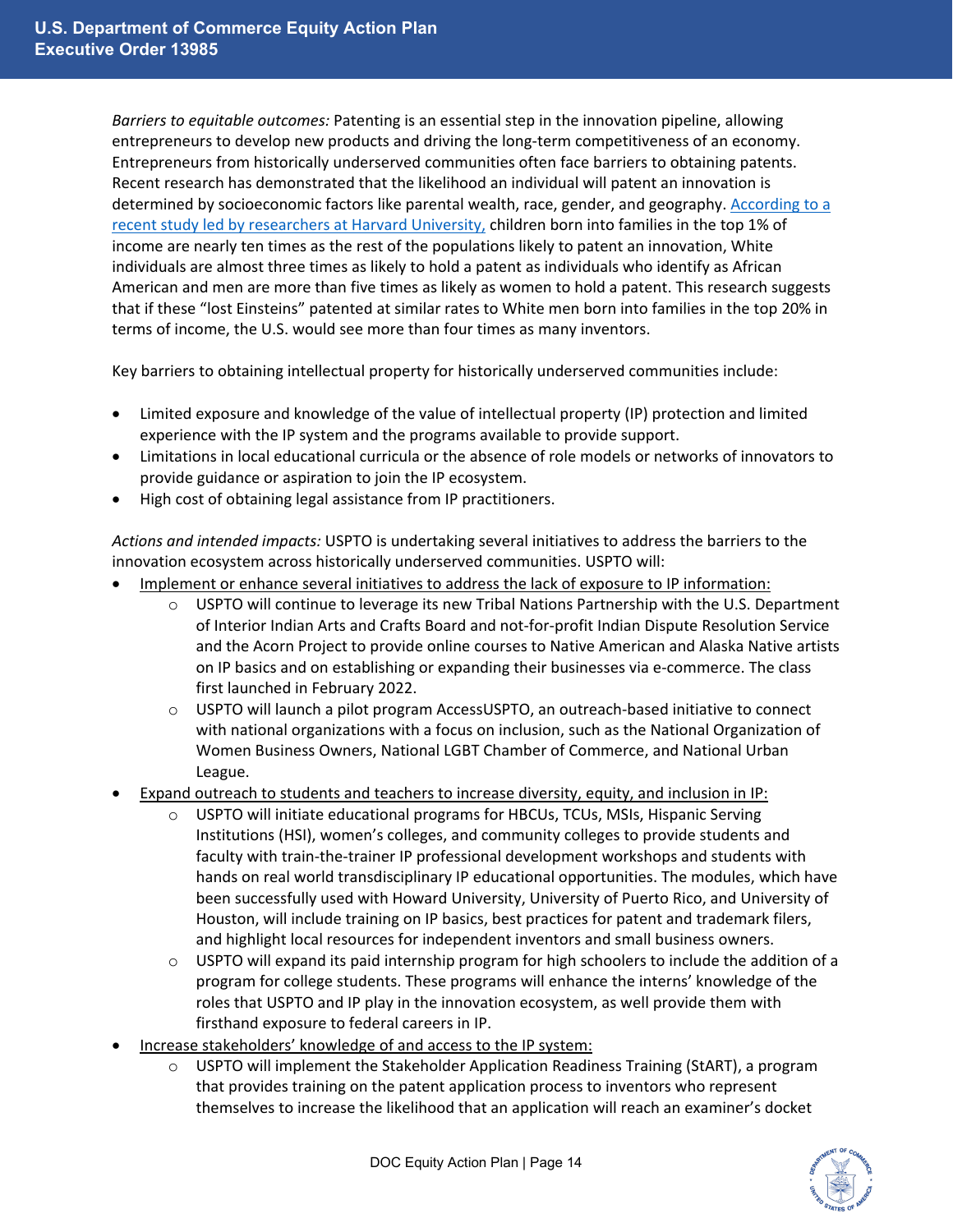and receive a decision on patentability. The agency will look for increasing numbers of patent applicants who represent themselves, especially innovators from underserved communities, who complete the application process.

- $\circ$  USPTO will launch a Customer Ambassador Pilot, in which dedicated bureau personnel will assist a selected group of individual inventors or joint inventors in navigating through the patent application process, especially first-time filers from underserved communities, during the application process.
- $\circ$  USPTO plans to offer the First-time Filer Expedited Examination Petition, which will allow for a streamlined patent filing experience for first-time inventors to help them understand and navigate the examination process. For some first-time micro entity filers, wait times for the patent application process may act as a barrier, especially for those in underserved geographic and economic areas and more specifically, individuals that are underrepresented in the innovation space, particularly women, people of color, and veterans.
- Spearhead initiatives to support the Council for Inclusive Innovation  $(Cl^2)$ :
	- $\circ$  USPTO will launch a community outreach program, in which volunteer USPTO employees will serve as IP educational ambassadors who increase IP awareness in their communities, especially historically underserved communities that have not been included in the innovation ecosystem.
	- $\circ$  USPTO will update its website thru the Expanding Innovation Portal Program to include multi-lingual use and allow users to select information, tools and services based on their level of IP familiarity.
	- $\circ$  USPTO will provide laptops with pre-loaded IP information to innovators in underserved communities through the Expanding Innovation Laptop Program.
- Alleviate financial barriers to obtaining IP legal assistance:
	- o The Trademark Trial and Appeal Board's (TTAB) Pro Bono Clearinghouse Program established a third-party clearinghouse to connect volunteer attorneys with independent trademark registrants/applicants or small business owners, especially MBEs, who need assistance on IP matters before the Board. The Patent Trial and Appeal Board (PTAB) will also launch a Pro Bono Clearinghouse Program for independent inventors and small business owners.
	- o USPTO will encourage additional law schools, including HBCUs, MSIs and HSIs, to participate in the USPTO Law School Clinic Certification Program as part of the Pro Bono and Patent Practitioner Expansion Programs.

*Tracking progress:* To track progress on its initiatives, the USPTO has established working groups, specifically the Council for Inclusive Innovation (CI<sup>2</sup>), and the Economic Relief Working Group, that continuously monitor the agency's programs and offerings. They also conduct formal quarterly checks of metrics and compare them to program goals, and they evaluate stakeholder feedback.

- IP Exposure and Experience: USPTO will monitor the number of attendees for IP-related courses that are delivered to Native American and Alaska Native artists. The bureau will also measure success by tracking the number of organizations that agree to collaborate with outreach and external engagement efforts, as well as the level of participation in events by their members.
- DEIA in IP: USPTO will rely on participant survey results for educational programs to monitor success among HBCUs, MSIs, and HSIs. The bureau will also measure success with its paid internship programs through feedback from surveys, and with data on the number of students, especially from historically underserved communities, who express a new-found interest in pursuing a career in IP or in becoming inventors or entrepreneurs.

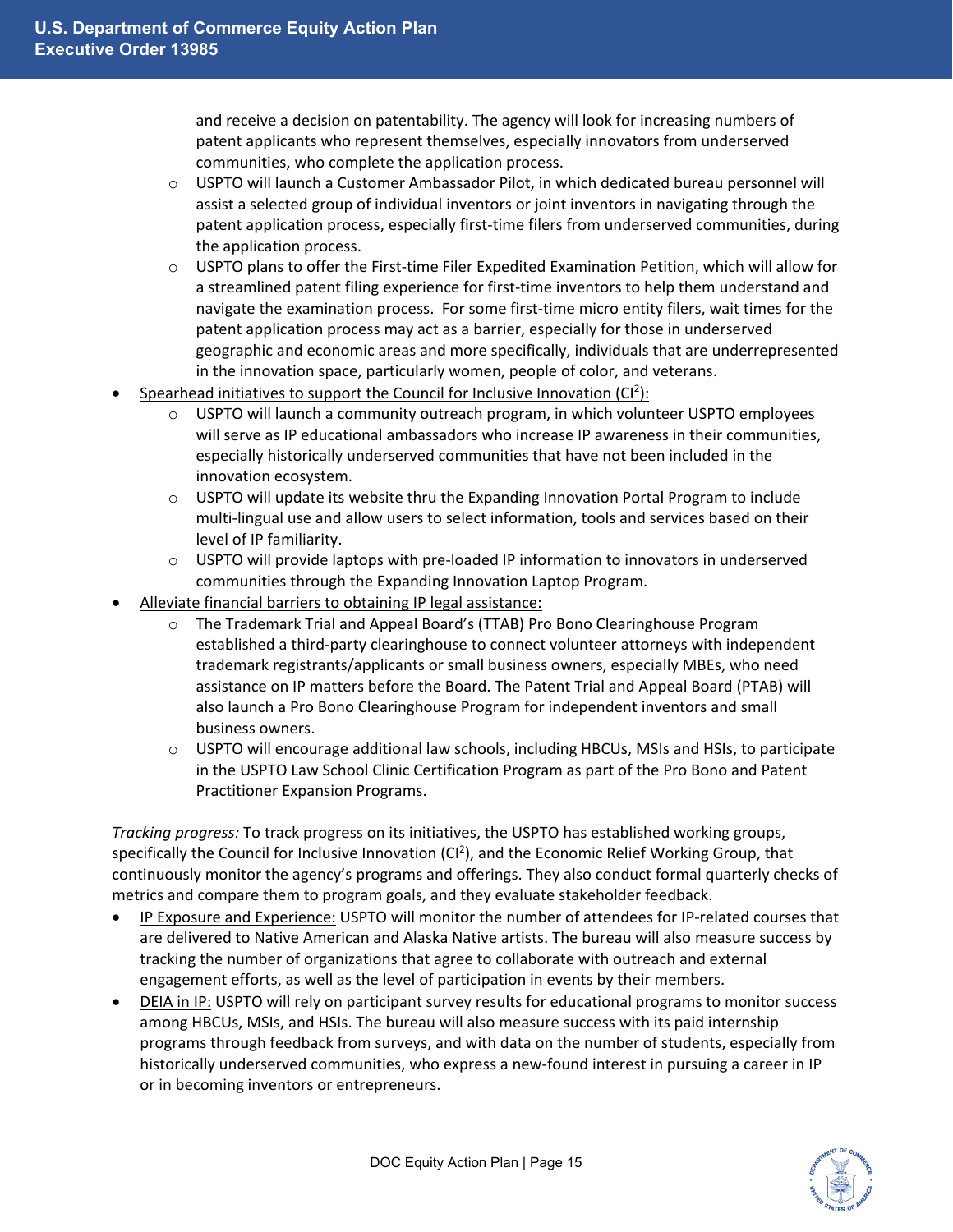- Stakeholder Engagement with IP System: USPTO will track its progress through increases in the numbers of patent applicants who represent themselves and complete the application process, especially innovators or entrepreneurs from underserved communities. It will also monitor the number of participants with its ambassador program who complete the application process. USPTO will use the number of first-time filer petitions submitted to indicate the initiative's success
- Outreach and External Engagement through CI<sup>2</sup>: USPTO will track the number of educational programs initiated across historically underserved communities and increases in the number of attendees. The bureau will track user feedback and engagement rates for its enhanced website. In addition, it will success with its pre-loaded laptops initiative through the number of laptops distributed and feedback from users regarding their increased understanding of IP and ability to access IP resources and assistance.
- IP Legal Assistance: USPTO will track increases in practitioner participation, as well as the numbers of self-reported pro bono services provided before the TTAB and PTAB. The bureau will also monitor increased representation by participating law schools on IP matters before the TTAB.

*Accountability:* In addition to measuring progress through the success metrics described above, USPTO will ensure that its programs align with the Biden-Harris Administration's goal to advance equity and evaluate ways to publicly share progress. In addition, quarterly progress reports will be submitted to the Secretary of Commerce and USPTO Director.

# **Equity Action #6: Make Department of Commerce science and data more findable, accessible, and usable.**

*Barrier to equitable outcomes:* The Department is tasked with promoting job creation and economic growth by providing the data necessary to support commerce and constitutional democracy, fostering innovation by setting standards, conducting foundational research and development, and providing invaluable tools for domestic companies and entrepreneurs. The Department's bureaus and programs are well known to traditional stakeholder groups, most of which have been working with the Department for decades, but the Department recognizes that underserved communities may lack awareness of and/or access to some of its bureaus' programs and services.

Several bureaus have relatively low visibility to the general population and do not have a formal program for outreach and external engagement among underserved communities. Research by the General Services Administration's (GSA) Office of Evaluation of Sciences reports that accessing programming is challenging for individuals, businesses, and communities that have not previously worked with the Federal Government. Burdensome administrative processes further compound issues of accessibility, which may discourage or preclude utilization of programs and services by underserved communities.

Further, the Department identified several gaps that create barriers to the full and fair accessibility to department and bureau-level technological tools across underserved communities. While some bureaus' websites include interactive maps to capture geographic and demographic data, the data isn't granular and is not current enough to capture the impact of the Department's programs and services on the socioeconomic ecosystems in underserved communities. Moreover, some data systems are antiquated and do not enable reporting on progress with targets across these communities.

For example, historically underserved communities – whether rural communities or disinvested urban areas– are particularly vulnerable to the effects of climate change. NOAA, the Federal Government's

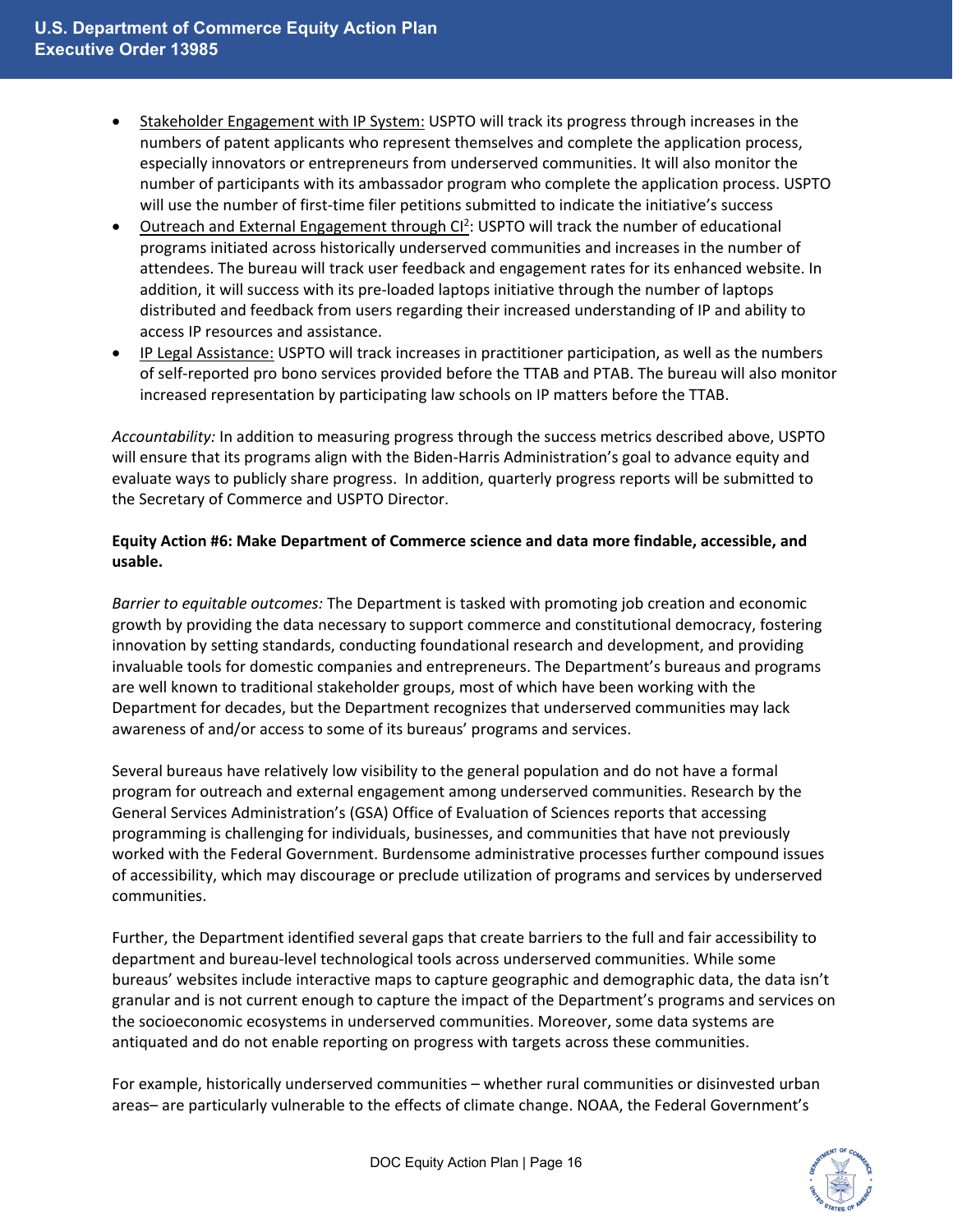provider of critical climate data, has the science resources and the programmatic supports to help historically underserved communities build resilience and prepare for climate shocks already underway, but has identified additional actions needed to ensure data effectively serves relevant communities.

Similarly, NIST serves the nation by providing reference materials and data standards that ensure quality, benchmark performance, and aid domestic manufacturers in remaining competitive in the global economy across a wide range of technology fields. These measurement services typically require users to have in depth technical knowledge in their field to successfully implement the bureau's standards and maximize their value. Therefore, the barrier to equitable outcomes across underserved communities is often knowledge of how to gain access to and optimally utilize the standards – especially for SMEs.

BEA and BIS recognize that the majority of their respective assets have been made primarily available in English. This is a significant barrier to driving both internal and external-facing DEIA-related goals as it presents challenges with effectively engaging underserved communities with multi-lingual populations.

*Action and intended impact:* The Department will ensure an integrated approach to raising awareness and enhancing accessibility to programs and services through both department and bureau-level objectives. The Department commits to leveraging cross-bureau and strategic partnerships with external groups to drive a robust approach to outreach and engagement among underserved communities. As part of this outreach strategy, the Department will reinstitute its Center for Faith-Based and Neighborhood Partnerships. Additionally, the Department will deploy social media campaigns to enhance visibility by increasing its digital footprint across targeted audiences – to include promoting the DOC Speakers' Bureau which is designed to disseminate information on available programs and services.

- Prepare a Climate Ready Nation: NOAA will work across multiple programs to enhance community engagement to ensure historically underserved and socially vulnerable communities (HUSVC) can access the data and programs needed to build climate resilience.
	- o NOAA's National Weather Service will establish a cohesive Community Engagement Program (CEP) by restructuring existing programs. For example, StormReady will be recast as the Weather-Ready Communities Program to address a broader host of weather hazards that inordinately impact HUSVCs, such as floods, heat, cold, and air quality. The bureau will also establish equity as a requirement for credentialling Weather Ready Nation Ambassadors (WRNA) and will prioritize building the ambassadors' ability to engage targeted communities.
	- $\circ$  NOAA will use recommendations from Climate and Equity Roundtables held in eight regions to complete regional climate and equity pilots to enhance resilience to flooding, heat, coastal inundation, and other climate hazards. The bureau will work more closely with community partners on implementing these pilots to increase participation from HUSVCs in planning and training sessions, as well as to customize the bureau's products and services where appropriate to address place and community-based needs. NOAA will develop a sustainable engagement plan to ensure these pilots can lead to long-term collaboration with vulnerable communities most at risk of climate impacts.
	- o NOAA's Climate-Smart Communities Initiative (CSCI), which is currently expected to launch in 2022, will prepare climate adaptation practitioners to work with communities in every state to develop and implement climate resilience plans. These training opportunities help to put equity at the center of these plans by ensuring that HUSVCs receive technical assistance with weather, water, and climate services and have access to useful federal data to supplement locally relevant data. NOAA will continue to work

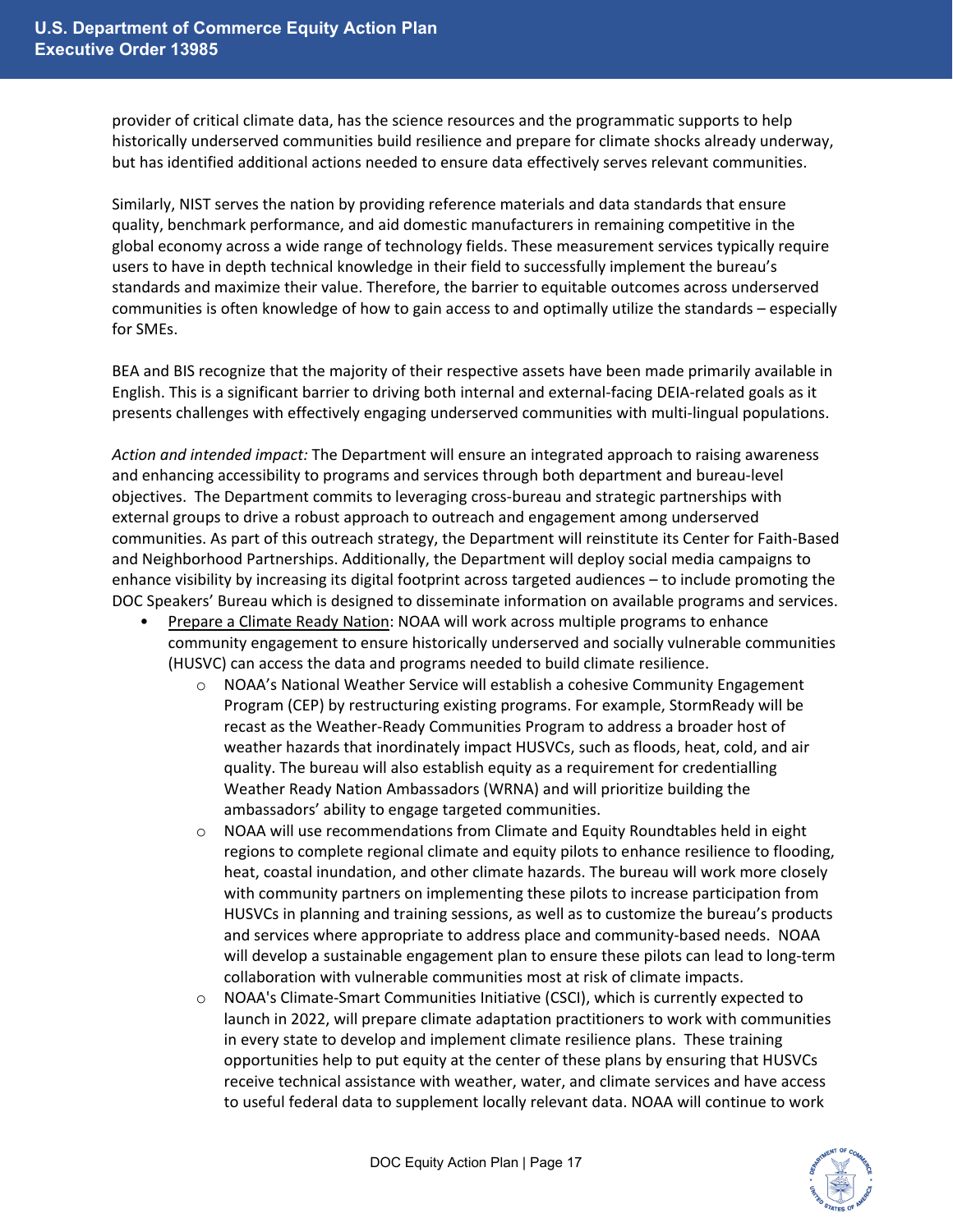to increase access to climate-related learning by providing products in both English and Spanish. In addition, NOAA has offered virtual instructor-led trainings for Spanishspeaking audiences using simultaneous translation services.

- $\circ$  NOAA's Office of Education will continue to run grant and scholarship programs that connect people to climate science and products. These programs have provided opportunities for people to get hands-on experience and training in NOAA-related sciences and use it to pursue careers in related fields and increase community resilience to environmental hazards*.*
- Measure economic and social vulnerability: Census, which currently collects data across several demographic variables, will continue to use its recently launched CRE for Equity, which is a tool that measures an individual, household or community's capacity to absorb, endure, and recover from the socioeconomic impacts of a disaster. The tool operates as an easy-to-use dashboard that consolidates data to measure social vulnerability. The bureau continues to enhance the tool's application, which includes its use to identify investment priorities to address equity gaps in funding opportunities. Micro-level data from the SBPS, which leveraged ownership data from the Annual Business Survey (ABS), was used to create estimates of the effect of the pandemic on small businesses by owner race, sex, ethnicity, and veteran status.
- Expand access to technology and standards: NIST will continue to provide educational resources to assist new users on reference materials and data standards. The technology areas covered by these services are growing at an unprecedented rate, particularly in fields such as biotechnology, quantum science, artificial intelligence, and climate mitigation. To reduce the barrier for use of NIST standards, the bureau will widen its educational outreach to provide greater penetration across these fields, including participation in new industry forums, conferences, and meetings aimed at underserved communities – particularly emerging SMEs.
- Expand data scientist contracting opportunities: NTIS will continue to leverage its Joint Venture Partnership (JVP) Program to provide innovative data services across the federal landscape by partnering with private, non-profit, and/or academic entities that help to advance federal data priorities. The current partners consist of industry leaders in data discovery, accessibility, usability, interoperability, security, and privacy. NTIS redrafted its request for partners JVP, which included an increased focus on participation among underserved communities. To that end, the bureau also engaged MBDA to encourage participation through direct outreach and engagement at events. In addition to the 10,000 emails that were previously sent, NTIS issued additional notices to communities of interest.
- Use inclusive language to the reach multi-lingual populations: BEA and BIS will continue to produce more documents and data services in other languages as needed to reduce linguistic barriers to utilization – beginning with a focus on Spanish-speaking underserved communities.

*Tracking progress:* The Department will track its progress based on its ability to create its next generation of technological tools that are not only easily findable, accessible, and usable by underserved communities, but can also help to expand the collection of demographic variables in datasets to better identify these communities.

• NOAA: NOAA will track its progress with outreach and external engagement among underserved communities through a set of metrics, such as the percentage of participants from historically underserved communities with the Citizen Science Program, the number of Weather Ready Nation Ambassadors focused on service equity, and the number of injuries and/or fatalities in HUSVCs following hazardous weather events.